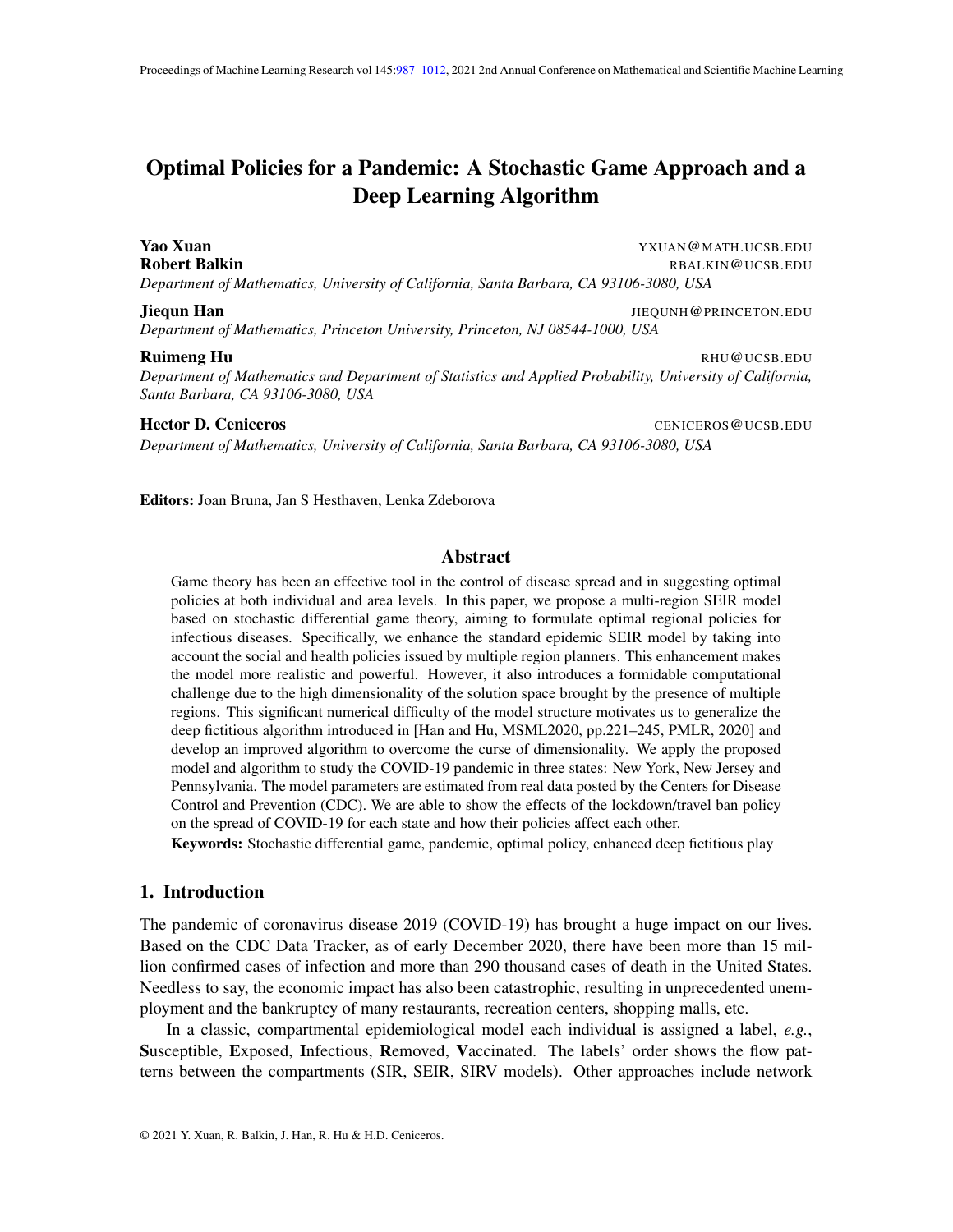models, which explicitly include the interaction of individuals, in addition to the modeling of each individual's dynamics, and agent-based models that are useful in informing decision making when accurately calibrated. Moreover, the consideration of pharmaceutical and/or non-pharmaceutical intervention policies naturally couples game theory to epidemiological models by controlling when and how the game is played in such models. For example, in some early studies [Bauch et al.](#page-17-0) [\(2003\)](#page-17-0); [Bauch and Earn](#page-17-1) [\(2004\)](#page-17-1), one can use non-repeated games to incorporate game theory into modeling at the individual level, where individuals (known as "players" in the game theory) maximize their gain by weighing the costs and benefits of different strategies. We refer to the review paper [Chang](#page-17-2) [et al.](#page-17-2) [\(2020\)](#page-17-2) and the references therein for more details.

Differential games, initiated by [Isaacs](#page-18-0) [\(1965\)](#page-18-0), as an offspring of game theory and optimal control, provide modeling and analysis of conflict in the context of a dynamical system. They have been intensively employed across many disciplines, including management science, economics, social science, biology, military, etc. One of the core objectives in differential games is to compute Nash equilibria that refer to strategies by which no player has an incentive to deviate. However, a major bottleneck comes from the notorious intractability of  $N$ -player games, and the direct computation of Nash equilibria is extremely time-consuming and memory demanding. In a series of recent works by [Hu](#page-18-1) [\(2020\)](#page-17-3); [Han and Hu](#page-17-3) (2020); [Han et al.](#page-17-4) [\(2020a](#page-17-4)[,b\)](#page-17-5), the deep fictitious play (DFP) theory and algorithms were developed for stochastic differential games (SDG) with a large number of heterogeneous players. The DFP framework embeds the fictitious play idea, introduced by [Brown](#page-17-6) [\(1949,](#page-17-6) [1951\)](#page-17-7), into designed architectures of deep neural networks to produce accurate and parallelizable algorithms with convergence analysis, and resolve the intractability issue (curse of dimensionality) caused by the complex modeling and underlying high-dimensional space in SDG.

Building from the DFP theory and algorithms for computing Nash equilibria in SDG, we propose here to strengthen the classical SEIR model by taking into account the social and health policies issued by multiple region planners. We call this new model a stochastic multi-region SEIR model because it couples the stochastic differential game theory with the SEIR model, making it more realistic and powerful. The computational challenge introduced by the high-dimensionality of the multi-region solution space is addressed by generalizing the deep fictitious algorithm proposed by [Han and Hu](#page-17-3) [\(2020\)](#page-17-3). This new approach leads to an enhanced deep fictitious play algorithm to overcome the curse of dimensionality and further reduce the computational complexity. To showcase the performance of the proposed model and algorithm, we apply them to a case study of the COVID-19 pandemic in three states: New York (NY), New Jersey (NJ), and Pennsylvania (PA). We present the optimal lockdown policy corresponding to the Nash equilibrium of the multi-region SEIR model. We remark that our work is not to predict a pandemic, but to provide a game-themed framework, a deep learning algorithm and possible outcomes for competitive region planners. We hope that information can provide some qualitative guidance for policymakers on the impact of certain policies. The parameters used in the numerical experiments are based on the current knowledge of the Coronavirus, which is still under development. In practice, at the beginning of the Coronavirus, a governor might not be able to trace the infections fully, and infected cases may not be fully identified. All these may lead to the inaccuracy of parameter estimations despite our using of the best available data. Therefore, it may be hard to match the predicted results with practical observation.

The rest of the paper is organized as follows. In Section [2,](#page-2-0) we propose a novel multi-region epidemiological model and explain how social and health policies issued by region planners are integrated into dynamics, leading to a game feature of the problem. We explain the numerical challenge in Section [3](#page-5-0) and propose an enhanced deep fictitious play algorithm for memory and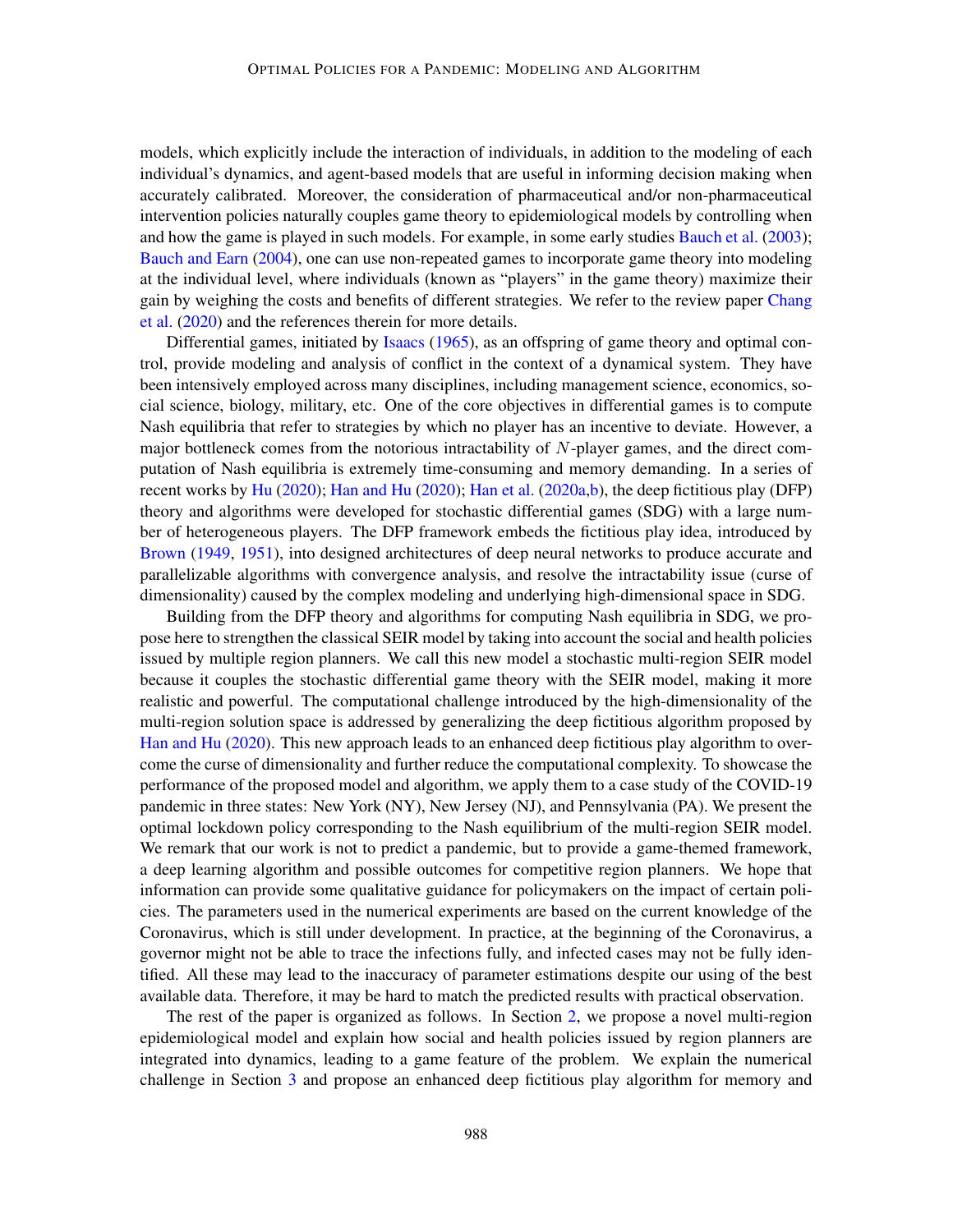computational efficiency. Section [4](#page-9-0) focuses on a NY-NJ-PA case study with detailed discussions on parameter choices and the resulted optimal policies. We present some concluding remarks in Section [5](#page-14-0) and provide technical details in the appendices.

### <span id="page-2-0"></span>2. Mathematical modeling: A multi-region SEIR model

We consider a pandemic spreading in  $N$  geographical regions, and each planner controls the loss of her region by implementing some policies. We aim to study how the region planners' policies affect each other, and the equilibrium policies.

Let us start with a modified version of the very-known epidemic SEIR model (cf. [Liu et al.](#page-18-2) [\(1987\)](#page-18-2)), where each region's population is assigned to compartments with four labels: Susceptible, Exposed, Infectious, and Removed. Individuals with different labels denote S: those who are not yet infected;  $E$ : who have been infected but are not yet infectious themselves;  $I$ : who have been infected and are capable of spreading the disease to those in the susceptible category, and R: who have been infected and then removed from the disease due to recovery or death. The region planners can issue certain policies to mitigate the pandemic, for instance, policies that can help reduce the transmission rates and death rates. Mathematically, denote by  $S_t^n$ ,  $E_t^n$ ,  $I_t^n$ ,  $R_t^n$  the *proportion* of population in the four compartments of region  $n$  at time  $t$ . We consider the following stochastic multi-region SEIR model:

<span id="page-2-1"></span>
$$
dS_t^n = -\sum_{k=1}^N \beta^{nk} S_t^n I_t^k (1 - \theta \ell_t^n)(1 - \theta \ell_t^k) dt - v(h_t^n) S_t^n dt - \sigma_{s_n} S_t^n dW_t^{s_n},
$$
\n(1)

<span id="page-2-4"></span><span id="page-2-3"></span>
$$
dE_t^n = \sum_{k=1}^N \beta^{nk} S_t^n I_t^k (1 - \theta \ell_t^n)(1 - \theta \ell_t^k) dt - \gamma E_t^n dt + \sigma_{s_n} S_t^n dW_t^{s_n} - \sigma_{e_n} E_t^n dW_t^{e_n}, \quad (2)
$$

<span id="page-2-5"></span>
$$
dI_t^n = (\gamma E_t^n - \lambda(h_t^n)I_t^n) dt + \sigma_{e_n} E_t^n dW_t^{e_n},
$$
\n(3)

<span id="page-2-2"></span>
$$
dR_t^n = \lambda(h_t^n)I_t^n dt + v(h_t^n)S_t^n dt, \quad n \in \mathcal{N} := \{1, 2, ..., N\},
$$
\n(4)

where  $\ell_t \equiv (\ell_t^1, \ldots, \ell_t^N)$  and  $h_t \equiv (h_t^1, \ldots, h_t^N)$  are policies chosen by the region planners at time t. Each planner n seeks to minimize its region's cost within a period  $[0, T]$ :

$$
J^n(\boldsymbol{\ell}, \boldsymbol{h}) := \mathbb{E}\bigg[\int_0^T e^{-rt} P^n \big[(S_t^n + E_t^n + I_t^n)\ell_t^n w + a(\kappa I_t^n \chi + pI_t^n c)\big] + e^{-rt} \eta(h_t^n)^2 dt\bigg].\tag{5}
$$

We now give detailed description of this model  $(1)$ – $(5)$ :

S:  $\beta^{nk}$  denotes the average number of contacts per person per time. The transition rate between  $S<sup>n</sup>$  and  $E<sup>n</sup>$  due to contacting infectious people in the region k is proportional to the fraction of those contacts between an infectious and a susceptible individual, which result in the susceptible one becoming infected, *i.e.*,  $\beta S_t^n I_t^k$ . Although some regions may not be geographically connected, the transmission between the two is still possible due to air travels but is less intensive than the transmission within the region, *i.e.*,  $\beta^{nk} > 0$  and  $\beta^{nn} \gg \beta^{nk}$  for all  $k \neq n$ .

 $\ell_t^n \in [0, 1]$  denotes the decision of the planner n on the fraction of population being locked down at time  $t$ . We assume that those in lockdown cannot be infected. However, the policy may only be partially effective as essential activities (food production and distribution, health,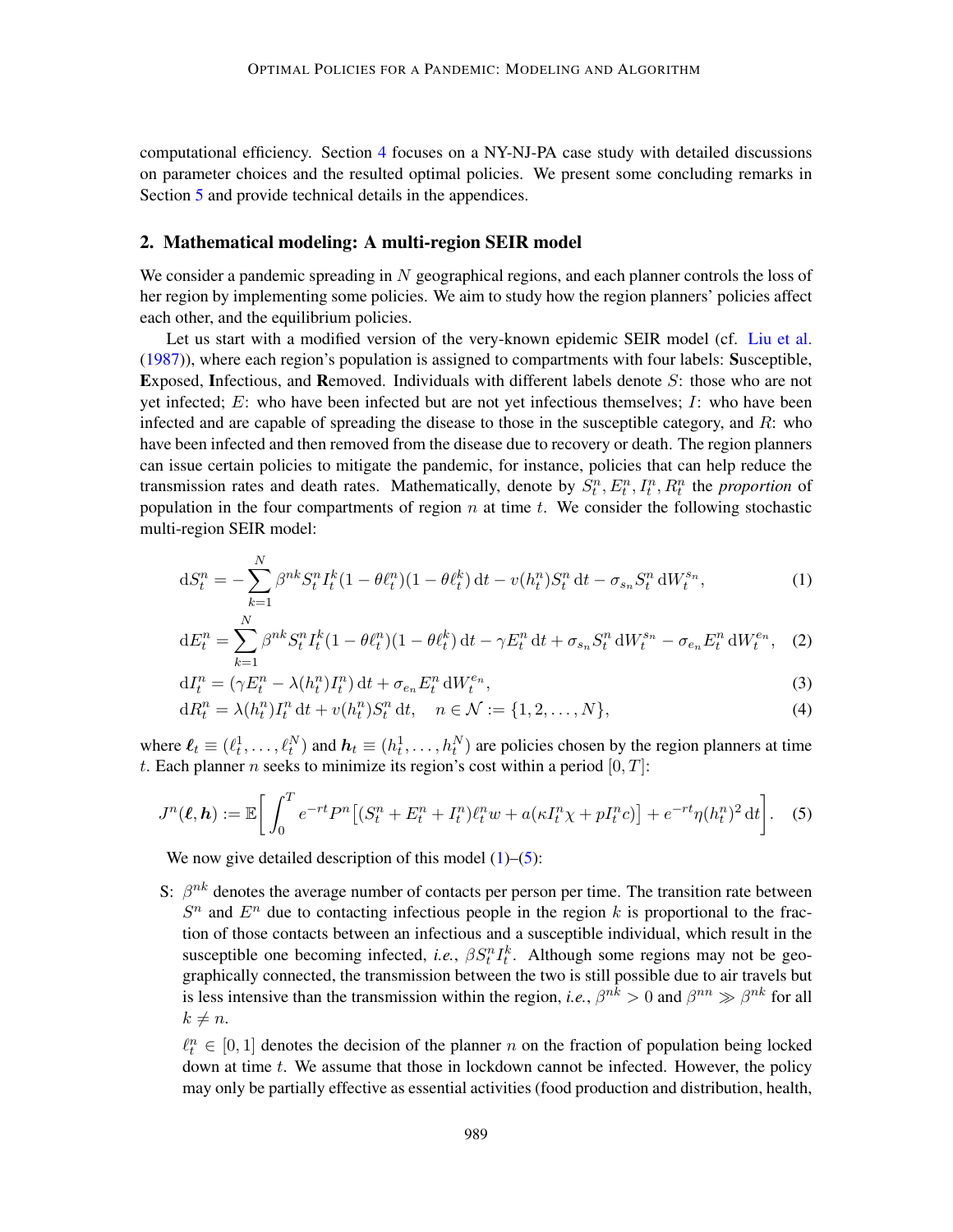and basic services) have to continue. Here we use  $\theta \in [0, 1]$  to measure this effectiveness, and the transition rate under the policy  $\ell$  thus become  $\beta^{nk} S_t^n I_t^k (1 - \theta \ell_t^n) (1 - \theta \ell_t^k)$ . The case  $\theta = 1$  means the policy is fully effective.

 $h_t^n \in [0,1]$  denotes the effort the planner n decide to put into the health system, which we refer as *health policy*. It will influence the vaccination availability  $v(\cdot)$  and the recovery rate  $\lambda(\cdot)$  of this model.

 $v(h_t^n)$  denotes the vaccination availability of region n at time t. Once vaccinated, the susceptible individuals  $v(h_t^n)S_t^n$  become immune to the disease, and join the removed category  $R_t^n$ . We model it as an increasing function of  $h_t^n$ , and if the vaccine has not been developed yet, we can define  $v(x) = 0$  for  $x \leq \overline{h}$ .

- E:  $\gamma$  describes the latent period when the person has been infected but not infectious yet. It is the inverse of the average latent time, and we assume  $\gamma$  to be identical across all regions. The transition between  $E^n$  and  $I^n$  is proportional to the fraction of exposed, *i.e.*,  $\gamma E_t^n$ .
- I:  $\lambda(\cdot)$  represents the recovery rate. For the infected individuals, a fraction  $\lambda(h^n)I^n$  (including both death and recovery from the infection) joins the removed category  $R^n$  per time unit. The rate is determined by the average duration of infection D. We model the duration (so does the recovery rate) related to the health policy  $h_t^n$  decided by its planner. The more effort put into the region (*i.e.*, expanding hospital capacity, creating more drive-thru testing sites), the more clinical resources the region will have and the more resources will be accessible by patients, which could accelerate the recovery and slow down death. The death rate, denoted by  $\kappa(\cdot)$ , is crucial for computing the cost of the region  $n$ ; see the next item.
- Cost: Each region planner faces four types of cost. One is the economic activity loss due to the lockdown policy, where w is the productivity rate per individual, and  $P<sup>n</sup>$  is the population of the region n. The second one is due to the death of infected individuals. Here  $\kappa$  is the death rate which we assume for simplicity to be constant, and  $\chi$  denotes the cost of each death. The hyperparameter a describes how planners weigh deaths and infections comparing to other costs. The third one is the inpatient cost, where  $p$  is the hospitalization rate, and  $c$  is the cost per inpatient day. The last term  $\eta(h_t^n)^2$  is the grants putting into the health system. We choose a quadratic form to account for diminishing marginal utility (view it from  $\eta(h_t^n)^2$  to  $h_t^n$ ). All costs are discounted by an exponential function  $e^{-rt}$ , where r is the risk-free interest rate, to take into account the time preference. Note that region  $n$ 's cost depends on all regions' policies  $(\ell, h)$ , as  $\{I^k, k \neq n\}$  appearing in the dynamics of  $S^n$ . Thus we write is  $J^n(\ell, h)$ .

The choices of epidemiological parameters will be discussed in Section [4.1.](#page-9-1) Next, we summarize the key assumptions in the above model:

- 1. The dynamics of an epidemic are much faster than the vital (birth and death) dynamics. So vital dynamics are omitted in the above model.
- 2. The planning is of a short horizon and will be adjusted frequently as the epidemic develop. For simplicity, we assume this is no migration between regions over the time  $[0, T]$ .
- 3. Individuals who once recovered from the disease, are immune and free of lockdown policy.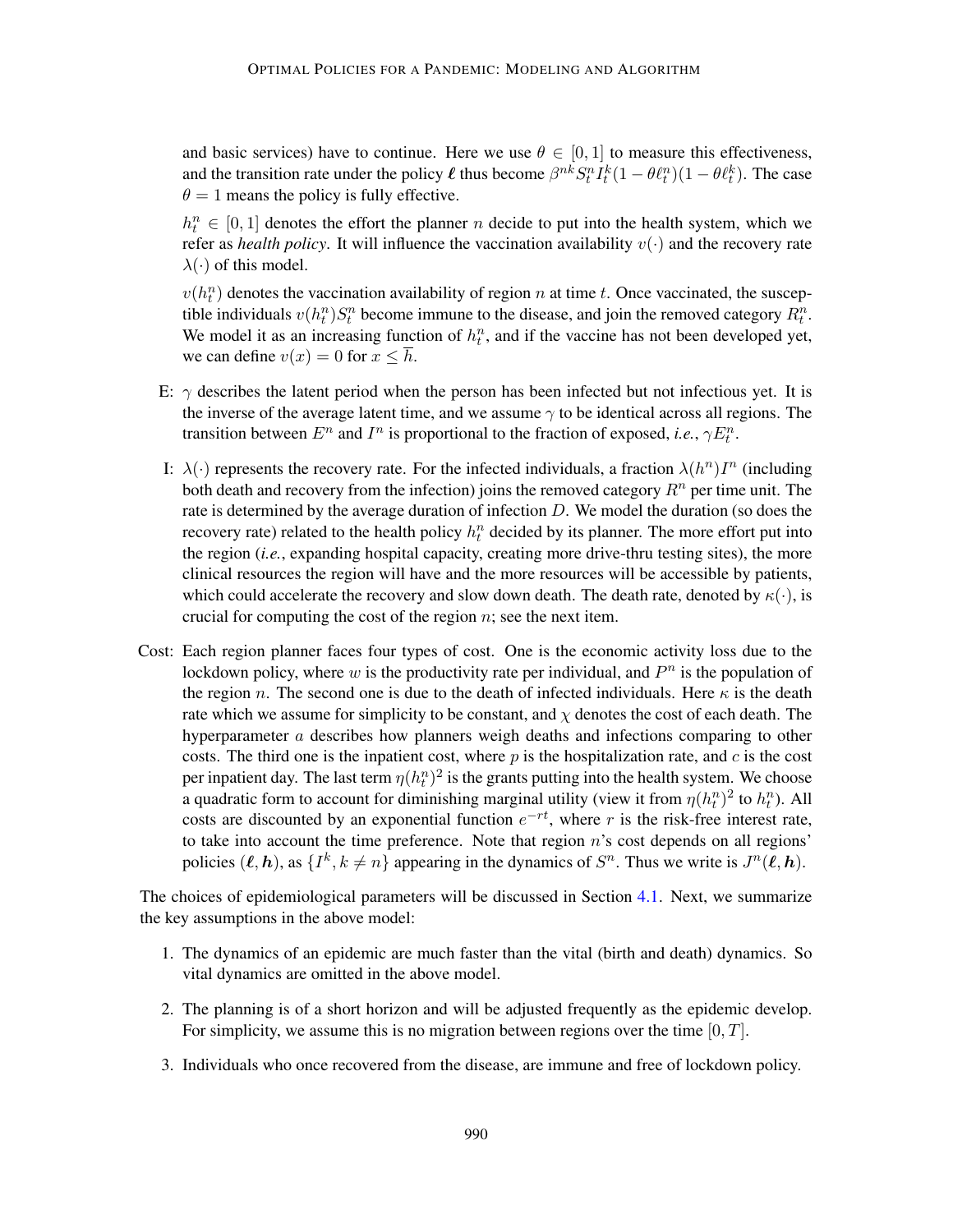- 4. The dynamics obeys the conservation law:  $S_t^n + E_t^n + I_t^n + R_t^n = P^n$ . This means that the process  $R^n$  is redundant.
- 5. The dynamics of S, E and I are subjected to random noise, to account for the noise introduced during data recording, false-positive/negative test results, exceptional cases when recovered individuals become susceptible again, minor individual differences in the latent period, etc.
- 6. Individuals who are not under lockdown have the same productivity, no matter their categories. We assume this for simplicity remark that this can be improved by assigning different productivity to individuals with or without symptoms.

The above modeling and objectives can be viewed as a stochastic differential game between  $N$  players<sup>[1](#page-4-0)</sup>. Here, we view the whole problem as a non-cooperative game, as many regions make decisions individually and indeed even compete for scarce resources (frontline workers, personal protective equipment, etc.) during the outbreak. Each player n controls her states  $(S^n, E^n, I^n, R^n)$ through her strategy  $(\ell^n, h^n)$  in order to minimize the associated cost  $J^n$ . The optimizers then are interpreted as the optimal lockdown policy and optimal effort putting into the health system.

For a non-cooperative game, one usually refers to Nash equilibrium as a notion of optimality. For completeness, we review the definition here.

**Definition 2.1** A Nash equilibrium is a tuple  $(\ell^*, h^*) = (\ell^{1,*}, h^{1,*}, \ldots, \ell^{N,*}, h^{N,*}) \in \mathbb{A}^N$  such that

$$
\forall n \in \mathcal{N}, \text{ and } (\ell^n, h^n) \in \mathbb{A}, \quad J^n(\ell^*, \mathbf{h}^*) \le J^n((\ell^{-n,*}, \ell^n), (\mathbf{h}^{-n,*}, h^n)),
$$

*where*  $\ell^{-n,*}$  *represents strategies of players other than the n-th one:* 

$$
\boldsymbol{\ell}^{-n,*} := [\ell^{1,*}, \dots, \ell^{n-1,*}, \ell^{n+1,*}, \dots, \ell^{N,*}],
$$
  

$$
\boldsymbol{h}^{-n,*} := [h^{1,*}, \dots, h^{n-1,*}, h^{n+1,*}, \dots, h^{N,*}],
$$

 $\mathbb A$  *denotes the set of admissible strategies for each player and*  $\mathbb A^N$  *is the produce of* N *copies of*  $\mathbb A$ *. For simplicity, we have assumed all players taking actions in the same space.*

In the sequel, to fix the notations, we shall use

- a regular character with a superscript  $n$  for an object from player  $n$ ;
- a boldface character for a collection of objects from all players, *i.e.*,  $S_t \equiv [S_t^1, \dots, S_t^N]^T$ ;
- a boldface character with a superscript  $-n$  for a collection of objects from all players except  $n, i.e., S_t^{-n} \equiv [S_t^1, \ldots, S_t^{n-1}, S_t^{n+1}, \ldots, S_t^N]^T.$

A Markovian Nash equilibrium is a Nash equilibrium defined above with A being the set of Borel measurable functions:  $(\ell, h) : [0, T] \times \mathbb{R}^{3N} \to [0, 1]^2$ . In other words, the policies  $(\ell_t^n, h_t^n)$  at time t are functions of the time t and the current values of all players' state processes  $(S_t, E_t, I_t)$ . We omit the dependence on  $R_t$  as it is redundant as a consequence of the conservation law.

We derive below the Hamilton-Jacobi-Bellman (HJB) equations characterizing the Markovian Nash equilibrium. To simplify the notation, we first rewrite the dynamics of  $(S_t, E_t, I_t)$  defined

<span id="page-4-0"></span><sup>1.</sup> Henceforth, we shall use *planner* and *player* interchangeably.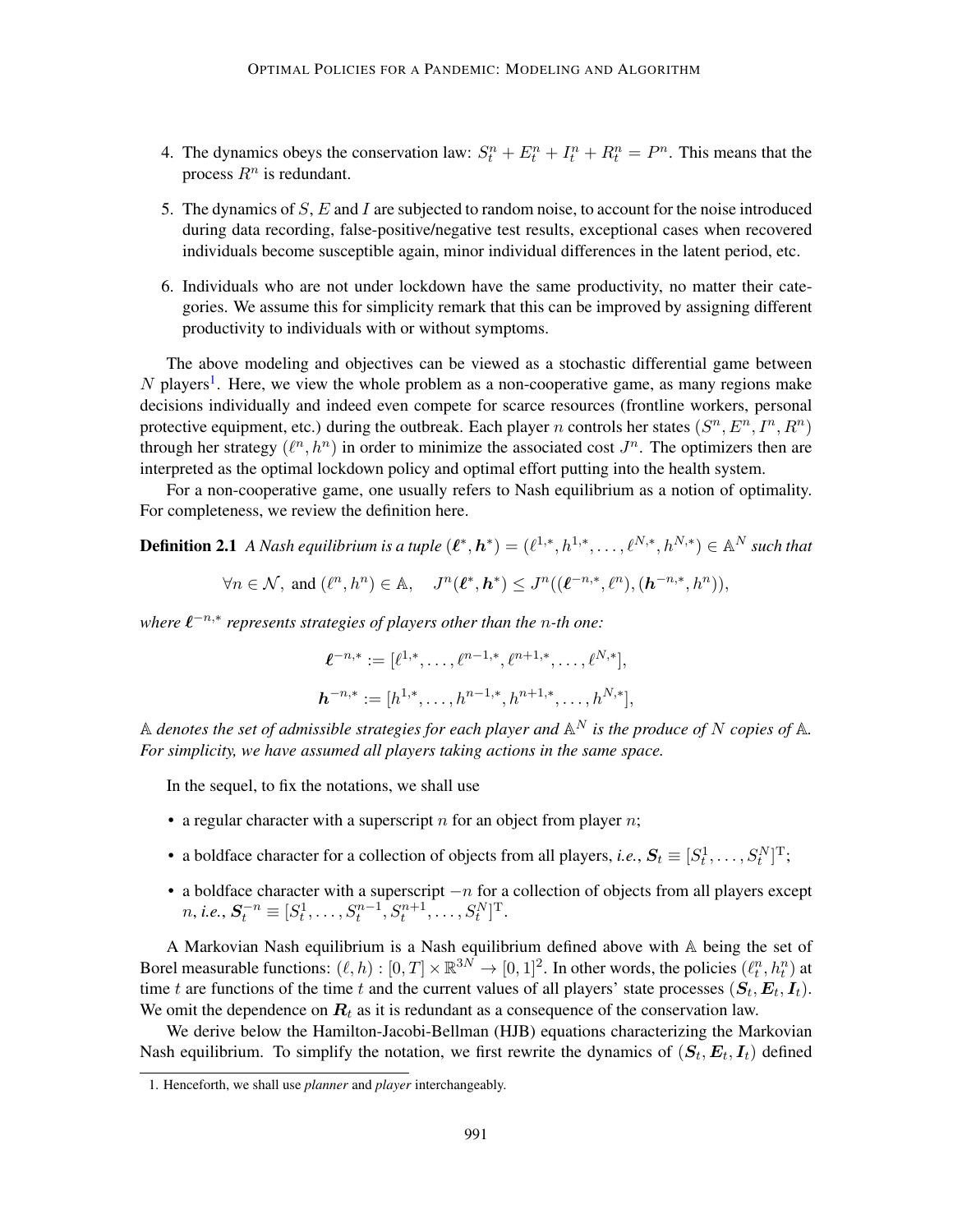in [\(1\)](#page-2-1)-[\(2\)](#page-2-3)-[\(3\)](#page-2-4) into a vector form  $\boldsymbol{X}_t \equiv [\boldsymbol{S}_t, \boldsymbol{E}_t, \boldsymbol{I}_t]^{\text{T}} \equiv [S^1_t, \cdots, S^N_t, E^1_t, \cdots, E^N_t, I^1_t, \cdots, I^N_t]^{\text{T}} \in$  $\mathbb{R}^{3N}$ . Again, we shall drop the redundant process  $R_t$  defined in [\(4\)](#page-2-5). The dynamics of  $X_t$  reads:

$$
\mathrm{d} \mathbf{X}_t = b(t, \mathbf{X}_t, \boldsymbol{\ell}(t, \mathbf{X}_t), \boldsymbol{h}(t, \mathbf{X}_t)) \, \mathrm{d} t + \Sigma(\mathbf{X}_t) \, \mathrm{d} \mathbf{W}_t,
$$

where  $b, \Sigma$  are deterministic functions in  $\mathbb{R}^{3N}$  and  $\mathbb{R}^{3N\times2N}$ , and  $\{W_t\}_{0\leq t\leq T}$  is a 2N-dimensional standard Brownian motion. Each player  $n$  aims to minimize the expected running cost

<span id="page-5-1"></span>
$$
\mathbb{E}\left[\int_0^T f^n(t,\mathbf{X}_t,\ell^n(t,\mathbf{X}_t),h^n(t,\mathbf{X}_t)) dt\right].
$$

We defer the specific definitions of  $b, \Sigma, W$ , and  $f^n$  to Appendix [A.1](#page-18-3) to facilitate the exposition. We now define the value function of player  $n$  by

$$
V^n(t, \boldsymbol{x}) = \inf_{(\ell^n, h^n) \in \mathbb{A}} \mathbb{E}\left[\int_t^T f^n(s, \boldsymbol{X}_s, \ell^n(s, \boldsymbol{X}_s), h^n(s, \boldsymbol{X}_s)) ds | \boldsymbol{X}_t = \boldsymbol{x}\right].
$$

By dynamic programming, it solves the following HJB system

$$
\begin{cases} \partial_t V^n + \inf_{(\ell^n, h^n) \in [0,1]^2} H^n(t, \mathbf{x}, (\ell, \mathbf{h})(t, \mathbf{x}), \nabla_{\mathbf{x}} V^n) + \frac{1}{2} \text{Tr}(\Sigma(\mathbf{x})^T \text{Hess}_{\mathbf{x}} V^n \Sigma(\mathbf{x})) = 0, \\ V^n(T, \mathbf{x}) = 0, \quad n \in \mathcal{N}, \end{cases}
$$
(6)

where  $H^n$  is the usual Hamiltonian defined by

<span id="page-5-3"></span>
$$
H^n(t, \mathbf{x}, \ell, \mathbf{h}, \mathbf{p}) = b(t, \mathbf{x}, \ell, \mathbf{h}) \cdot \mathbf{p} + f^n(t, \mathbf{x}, \ell^n, h^n), \tag{7}
$$

 $\partial_t$  denotes the time derivative,  $\nabla_x V$  and Hess<sub>x</sub>V denote the gradient and the Hessian of the function V with respect to  $x$ , respectively, and Tr stands for the trace of a matrix.

Finding the optimal policies for N regions is equivalent to solving N-coupled  $3N + 1$  di-mensional nonlinear equations [\(6\)](#page-5-1). For example, when  $N = 3$ , each PDE is 10-dimensional and conventional methods start to lose their efficiency. The recently proposed deep learning algorithm in [Han and Hu](#page-17-3) [\(2020\)](#page-17-3), known as deep fictitious play (DFP), has shown excellent numerical perfor-mance in solving high-dimensional, coupled HJB equations with convergence analysis [\(Han et al.,](#page-17-4) [2020a\)](#page-17-4). In the next section, we will first review and then propose an enhanced version of DFP to tackle some new issues.

## <span id="page-5-0"></span>3. Numerical methodology: Enhanced deep fictitious algorithm

We first briefly review the deep fictitious play (DFP) algorithm for solving equation [\(6\)](#page-5-1) and we refer readers to [Han and Hu](#page-17-3)  $(2020)$  for full details. With the idea of fictitious play, DFP recasts the Nplayer game into  $N$  decoupled optimization problems, which are solved repeatedly stage by stage. Each individual problem is solved by the deep BSDE method [\(E et al.,](#page-17-8) [2017;](#page-17-8) [Han et al.,](#page-17-9) [2018\)](#page-17-9). The algorithm starts with some initial guess  $(\ell^0, h^0)$ , where the superscript 0 stands for stage 0. At the  $(m+1)$ <sup>th</sup> stage, given the optimal policies  $(\ell^m, h^m)$  at the previous stage, the algorithm solves the following PDEs

<span id="page-5-2"></span>
$$
\begin{cases} \partial_t V^{n,m+1} + \inf_{(\ell^n,h^n) \in [0,1]^2} H^n(t,\mathbf{x}, (\ell^n,\ell^{-n,m},h^n,\mathbf{h}^{-n,m})(t,\mathbf{x}), \nabla_{\mathbf{x}} V^{n,m+1}) \\ + \frac{1}{2} \text{Tr}(\Sigma(\mathbf{x})^{\text{T}} \text{Hess}_{\mathbf{x}} V^{n,m+1} \Sigma(\mathbf{x})) = 0, \\ V^{n,m+1}(T,\mathbf{x}) = 0, \quad n \in \mathcal{N}, \end{cases}
$$
 (8)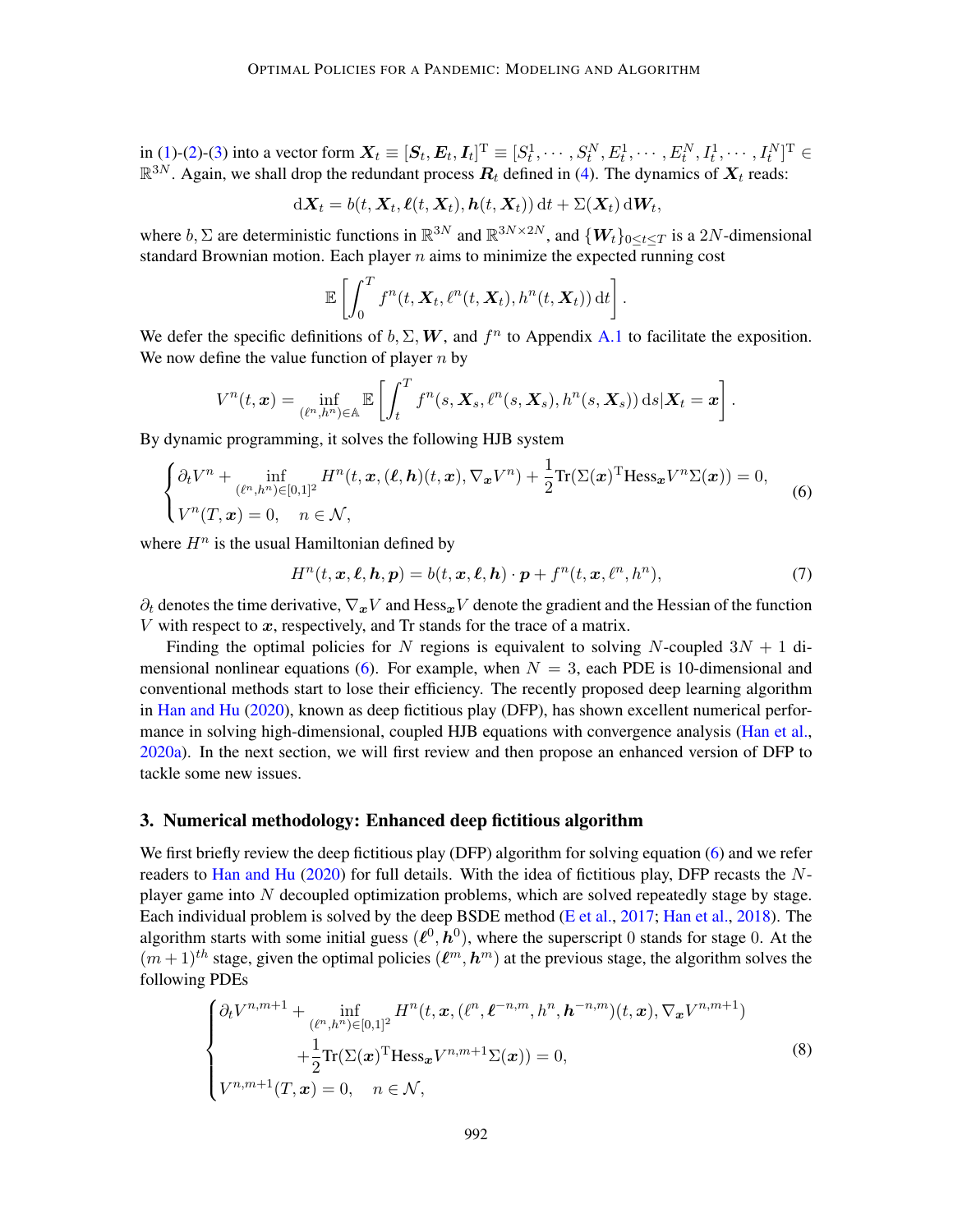and obtains the  $(m + 1)^{th}$  stage's optimal strategy by:

$$
(\ell^{n,m+1}, h^{n,m+1})(t, \mathbf{x}) = \underset{(\ell^n, h^n) \in [0,1]^2}{\arg \min} H^n(t, \mathbf{x}, (\ell^n, \ell^{-n,m}, h^n, \mathbf{h}^{-n,m})(t, \mathbf{x}), \nabla_{\mathbf{x}} V^{n,m+1}(t, \mathbf{x})).
$$
\n(9)

Here,  $(\ell^{-n,m}, h^{-n,m})$  stands for others' optimal policies from the  $m^{th}$  stage and are considered to be fixed functions when solving the PDE at the current stage. In the sequel, to simplify notations we omit the stage label m in the superscript when there is no risk of confusion. To solve  $(8)$  at each stage, it is first rewritten in the DFP as

<span id="page-6-2"></span>
$$
\partial_t V^n + \frac{1}{2} \text{Tr}(\Sigma(\boldsymbol{x})^{\text{T}} \text{Hess}_{\boldsymbol{x}} V^n \Sigma(\boldsymbol{x})) + \mu^n(t, \boldsymbol{x}; \boldsymbol{\ell}^{-n}, \boldsymbol{h}^{-n}) \cdot \nabla_{\boldsymbol{x}} V^n + g^n(t, \boldsymbol{x}, \Sigma(\boldsymbol{x})^{\text{T}} \nabla_{\boldsymbol{x}} V^n; \boldsymbol{\ell}^{-n}, \boldsymbol{h}^{-n}) = 0,
$$
\n(10)

with some functions  $\mu^n$  and  $g^n$ . The solution is then approximated by solving the equivalent BSDE  $(X_t^n, Y_t^n, Z_t^n) \in \mathbb{R}^{3N} \times \mathbb{R} \times \mathbb{R}^{2N}$ 

$$
\left(\boldsymbol{X}_t^n=\boldsymbol{x}_0+\int_0^t\mu^n(s,\boldsymbol{X}_s^n;(\boldsymbol{\ell}^{-n},\boldsymbol{h}^{-n})(s,\boldsymbol{X}_s^n))\,\mathrm{d}s+\int_0^t\Sigma(\boldsymbol{X}_s^n)\,\mathrm{d}\boldsymbol{W}_s,\right.\tag{11}
$$

$$
\left(Y_t^n = \int_t^T g^n(s, \mathbf{X}_s^n, Z_s^n; (\boldsymbol{\ell}^{-n}, \boldsymbol{h}^{-n})(s, \mathbf{X}_s^n)) ds - \int_t^T (Z_s^n)^{\mathrm{T}} d\mathbf{W}_s, \tag{12}
$$

in the sense of (*cf.* [Pardoux and Peng](#page-18-4) [\(1992\)](#page-18-4); [El Karoui et al.](#page-17-10) [\(1997\)](#page-17-10); [Pardoux and Tang](#page-18-5) [\(1999\)](#page-18-5))

<span id="page-6-4"></span><span id="page-6-1"></span><span id="page-6-0"></span>
$$
Y_t^n = V^n(t, \mathbf{X}_t^n)
$$
 and  $Z_t^n = \Sigma(\mathbf{X}_t^n)^\mathrm{T} \nabla_{\mathbf{x}} V^n(t, \mathbf{X}_t^n)$ .

The high-dimensional BSDE  $(11)$ – $(12)$  is tackled by the deep BSDE method proposed in [E et al.](#page-17-8) [\(2017\)](#page-17-8); [Han et al.](#page-17-9) [\(2018\)](#page-17-9).

In [Han and Hu](#page-17-3) [\(2020\)](#page-17-3), the algorithm solves the BSDE by parametrizing  $V^n(t, x)$  using neural networks (NN) and then obtains the approximate optimal policy by plugging the NN outputs into [\(9\)](#page-6-2). For memory efficiency, the algorithm only stores the NNs' parameters at the current and the one-step previous stages. This strategy works well for games like the linear-quadratic game, but it would be ineffective if  $\ell^{-n}$  or  $h^{-n}$  explicitly appears in the minimizer in [\(9\)](#page-6-2). In this case, when evaluating others' strategy  $\ell^{-n}$  or  $h^{-n}$  at stage m, it does not only need NNs at stage m but also at stages  $m - 1$ ,  $m - 2$ , ..., 0. This means one needs to store NNs' parameters for all the previous stages from  $1, \ldots, m$ , and evaluate the associated output. Therefore, the time complexity of evaluating  $(\ell^{-n}, h^{-n})(s, X_s^n)$  up to stage m is  $\mathcal{O}(m^2)$  and the memory complexity is  $\mathcal{O}(m)$ . This is infeasible in practice, as for real problems it hundreds of stages are needed. To overcome this significant problem, we propose an enhanced version of the original algorithm which reduces the time complexity to  $\mathcal{O}(m)$  and the memory complexity to  $\mathcal{O}(1)$ . We present this new, enhanced algorithm (with pseudocode).

## <span id="page-6-3"></span>3.1. Algorithm

In order to reduce the computational complexity of evaluating  $(\ell^{-n}, h^{-n})(s, X_s^n)$  in the situation when  $\ell^{-n}$  or  $h^{-n}$  explicitly appears in the minimizer in [\(9\)](#page-6-2), we propose the *Enhanced Deep Fictitious Play* which parametrizes both  $V^n(t, x)$  and policy  $(\ell^n, h^n)(t, x)$  by NNs. For simplicity, we state the algorithm based on a generic stochastic differential game, where (possibly highdimensional) controls are denoted by  $\alpha^n(t, x)$  for player n.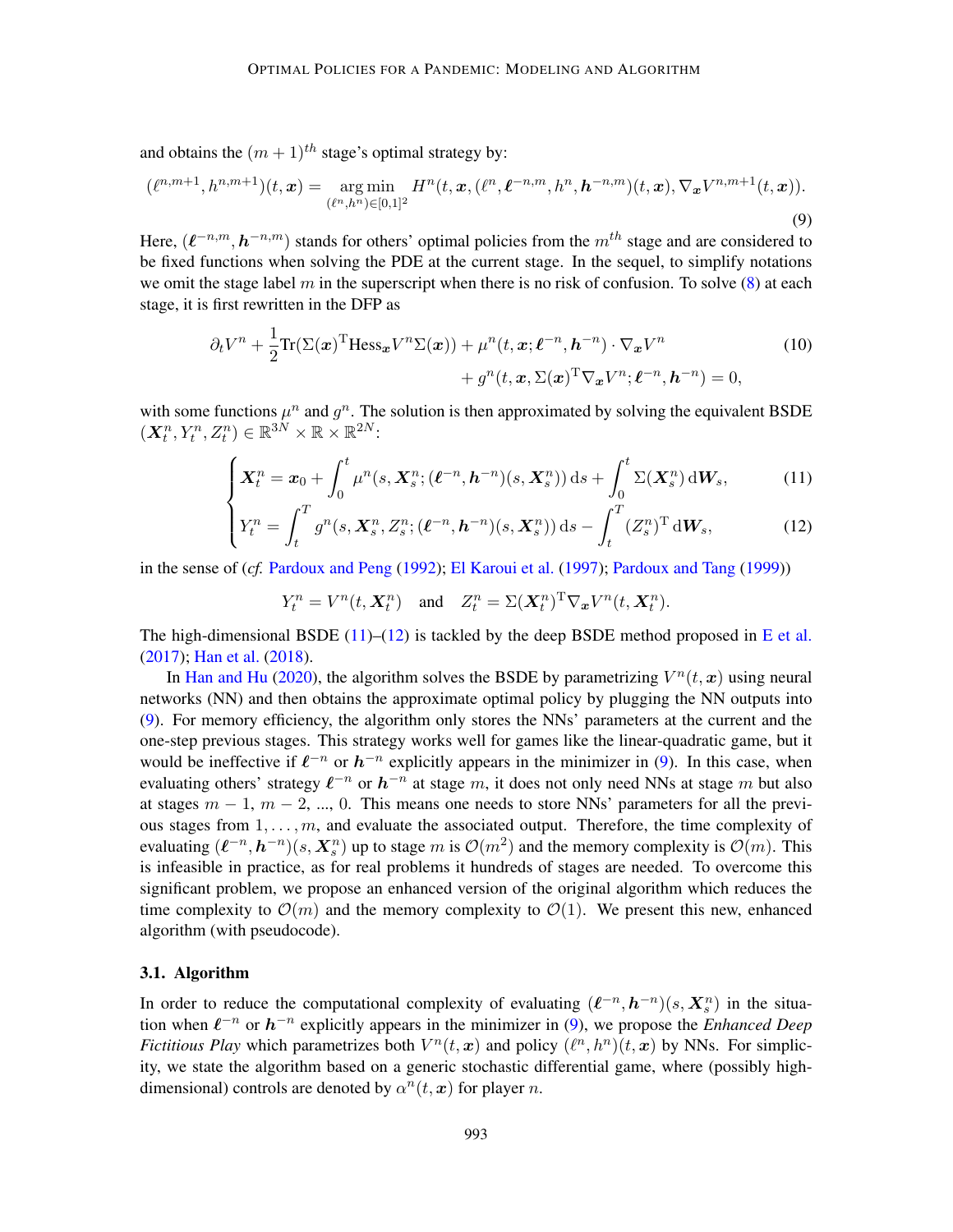In each stage of the *Enhanced Deep Fictitious Play*, for each planner n, the loss that our algorithm aims to minimize consists of two parts: (1) the loss related to solving  $(11)$ – $(12)$  and (2) the error of approximating the optimal strategy  $\alpha^n$  within some hypothesis spaces. The resulted approximation  $\tilde{\alpha}^n$  will be used in the next stage of fictitious play:

<span id="page-7-1"></span>
$$
\inf_{Y_0^n, \tilde{\alpha}^n, \{Z_t^n\}_{0 \le t \le T}} \mathbb{E}(|Y_T^n|^2 + \tau \int_0^T \|\alpha^n(s, \mathbf{X}_s^n) - \tilde{\alpha}^n(s, \mathbf{X}_s^n)\|_2^2 \, ds)
$$
\ns.t.  $\mathbf{X}_t^n = \mathbf{x}_0 + \int_0^t \mu^n(s, \mathbf{X}_s^n; \tilde{\alpha}^{-n}(s, \mathbf{X}_s^n)) \, ds + \int_0^t \Sigma(\mathbf{X}_s^n) \, d\mathbf{W}_s,$   
\n
$$
Y_t^n = Y_0^n - \int_0^t g^n(s, \mathbf{X}_s^n, Z_s^n; \tilde{\alpha}^{-n}(s, \mathbf{X}_s^n)) \, ds + \int_0^t (Z_s^n)^T \, d\mathbf{W}_s,
$$
  
\n
$$
\alpha^n(s, \mathbf{X}_s^n) = \arg\min_{\beta^n} H^n(s, \mathbf{X}_s^n, (\beta^n, \tilde{\alpha}^{-n})(s, \mathbf{X}_s^n), Z_s^n),
$$
<sup>2</sup>\n(13)

where  $\|\cdot\|_2$  denotes the 2-norm,  $\tilde{\alpha}^{-n}$  denotes the collection of approximated optimal controls from the previous stage except player n, and  $\tau$  is a hyperparameter denoting the weight between two terms in the loss function. As detailed in Section [3.2,](#page-8-0) the hypothesis space for which we search  $\tilde{\alpha}^n$ is characterized by another NN, in addition to the one to approximate  $Y_0$  and  $\{Z_t^n\}_{0 \le t \le T}$ . Although representing  $\tilde{\alpha}^n$  with a neural network introduces approximation errors, it allows us to efficiently access the proxy of the optimal strategy  $\alpha^{-n}$  in the last stage by calling corresponding networks, instead of storing and calling all the previous strategies  $\alpha^{-n,m-1}, \ldots, \alpha^{-n,1}$  due to the recursive dependence.

Numerically we solve a discretized version of [\(13\)](#page-7-1). Given a partition  $\pi$  of size  $N_T$  on the time interval  $[0, T]$ ,  $0 \le t_0 \le t_1 \le \ldots \le t_{N_T} = T$ , the algorithm reads (to ease the notation, we replace the subscript  $t_k$  by  $k$ ):

<span id="page-7-2"></span>
$$
\inf_{\psi_0 \in \mathcal{N}_0^{n'} , \{\phi_k \in \mathcal{N}_k^n, \xi_k \in \mathcal{N}_k^{n'}\}_{k=0}^{N_T-1}} \mathbb{E}\{|Y_T^{n,\pi}|^2 + \tau \sum_k \|\alpha_k^{n,\pi} - \tilde{\alpha}_k^{n,\pi}(\boldsymbol{X}_k^{n,\pi})\|_2^2 \Delta t_k\} \tag{14}
$$

s.t. 
$$
\mathbf{X}_{0}^{n,\pi} = \mathbf{X}_{0}, \quad Y_{0}^{n,\pi} = \psi_{0}(\mathbf{X}_{0}^{n,\pi}), \quad Z_{k}^{n,\pi} = \phi_{k}(\mathbf{X}_{k}^{n,\pi}), \quad \tilde{\alpha}_{k}^{n,\pi}(\mathbf{X}_{k}^{n,\pi}) = \xi_{k}(\mathbf{X}_{k}^{n,\pi}),
$$
  
 $\alpha_{k}^{n,\pi} = \arg\min_{\beta^{n}} H^{n}(t_{k}, \mathbf{X}_{k}^{n,\pi}, (\beta^{n}, \tilde{\alpha}_{k}^{-n,\pi})(\mathbf{X}_{k}^{n,\pi}), Z_{k}^{n,\pi}), \quad k = 0, ..., N_{T} - 1$ 

<span id="page-7-4"></span><span id="page-7-3"></span>
$$
\mathbf{X}_{k+1}^{n,\pi} = \mathbf{X}_k^{n,\pi} + \mu^n \left( t_k, \mathbf{X}_k^{n,\pi}; \tilde{\alpha}_k^{-n,\pi} (\mathbf{X}_k^{n,\pi}) \right) \Delta t_k + \Sigma \left( t_k, \mathbf{X}_k^{n,\pi} \right) \Delta W_k, \tag{15}
$$

$$
Y_{k+1}^{n,\pi} = Y_k^{n,\pi} - g^n\left(t_k, \mathbf{X}_k^{n,\pi}, Z_k^{n,\pi}; \tilde{\alpha}_k^{-n,\pi}(\mathbf{X}_k^{n,\pi})\right) \Delta t_k + \left(Z_k^{n,\pi}\right)^{\mathrm{T}} \Delta W_k, \tag{16}
$$

where  $\Delta t_k = t_{k+1} - t_k, \Delta \boldsymbol{W}_k = \boldsymbol{W}_{t_{k+1}} - \boldsymbol{W}_{t_k},$  and  $\mathcal{N}_0^{n'}$  $\{\mathcal{N}_k^n\}_{k=0}^{N_T-1}, \{\mathcal{N}_k^{n''}\}$  $\binom{n''}{k}$  $\binom{N_T-1}{k=0}$  are hypothesis spaces for player n, which will be specified later through neural network structures.

The expectation in [\(14\)](#page-7-2) is further approximated by Monte Carlo samples of [\(15\)](#page-7-3)-[\(16\)](#page-7-4). The parameters in the hypothesis spaces are determined by stochastic gradient descent (SGD) algorithms such that the approximated expectation is minimized, which in turn gives the optimal deterministic functions  $(\psi_0^*, \phi_k^*, \xi_k^*)$ . We expect that  $(\psi_0^*, \phi_k^*, \xi_k^*)$  will approximate  $(V^n, \nabla_x V^n, \alpha^n)$  well when this proxy of [\(14\)](#page-7-2) is small. Particularly,  $\{\xi_k^*\}_{k=0}^{N_T-1}$  serves as an efficient tool to evaluate the optimal

<span id="page-7-0"></span><sup>2.</sup> Here we have assumed that the Hamiltonian  $H^n$  depends on  $\nabla_{\bm{x}}V$  through  $\Sigma^{\mathrm{T}} \nabla_{\bm{x}} V$ .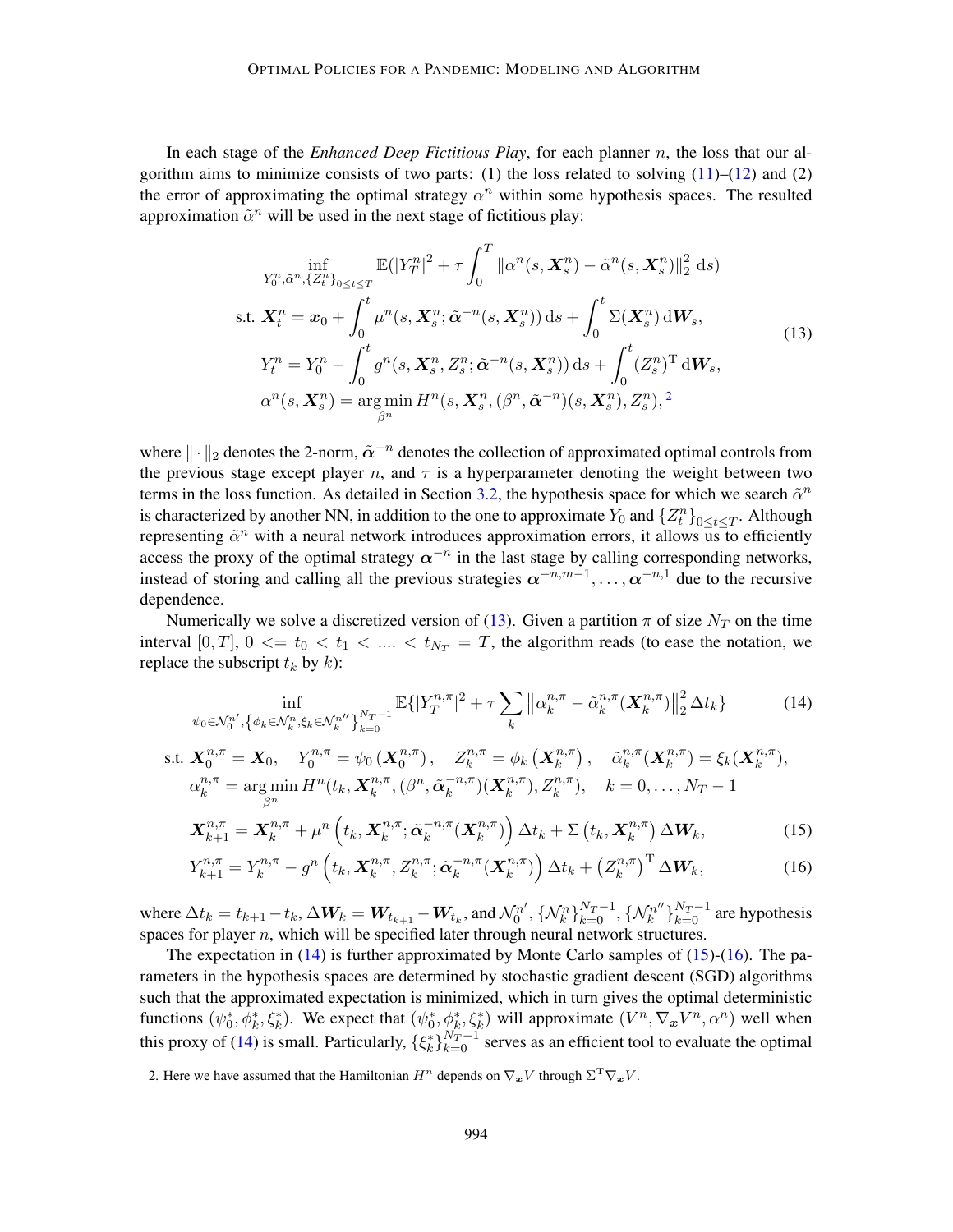policy at the current stage for finding Nash equilibrium. Implementation details and the full algo-rithm are presented in Section [3.2.](#page-8-0) Note that when  $\tau = 0$  and  $\tilde{\alpha}$  are replaced by  $\alpha$  in the above algorithm, the *Enhanced Deep Fictitious Play* degenerates to the *Deep Fictitious Play* proposed in [Han and Hu](#page-17-3) [\(2020\)](#page-17-3).

#### <span id="page-8-0"></span>3.2. Implementation

Here we provide some detail to implement the methodology in Section [3.1.](#page-6-3) First, we specify the hypothesis spaces for neural networks  $\mathcal{N}_0^{n'}$  $\{ \mathcal{N}_k^n \}_{k=0}^{N_T-1}, \{ \mathcal{N}_k^{n^{\prime n}} \}$  $\{\bar{k}_k^{\bar{n}'}\}_{k=0}^{N_T-1}$ , corresponding to  $\bar{V}^n, \nabla_{\bm{x}} V^n, \alpha^n$ (the superscript m is dropped again for simplicity).  $V^n(t, x)$  is parametrized directly by a neural network NN $(t, x)$ . Corresponding map  $\Sigma(X)^{T} \nabla_x V^n(t, X)$  that defines  $Z_t^n$  in the optimization problem [\(13\)](#page-7-1) could be parametrized by  $\Sigma(x)\nabla_x NN(t, x)$ . Naturally,  $\Sigma(x)\nabla_x NN(t_k, x)$  is a hypothesis function in  $\mathcal{N}_k^n$ . Under this parametrization rule, the hypothesis functions in  $\mathcal{N}_0^{n'}$  $\int_0^{n'}$  and  $\{N_k^n\}_{k=0}^{N_T-1}$  share the same set of parameters. The policy function  $\alpha^n(t, x)$  is parametrized by another neural network  $\widetilde{NN}(t, x)$  and then  $\widetilde{NN}(t_k, x)$  plays the role of a hypothesis function in  $\mathcal{N}_k^{n'}$  $k^{n^{\prime\prime}}.$ In other words,  $\{\mathcal{N}_k^{n''}\}$  $\binom{n}{k}^{N_T-1}$  share the same set of neural networks. In a stochastic game of N players, there are 2N neural networks in total, with N neural networks corresponding to  $V^n(t, x)$ and N neural networks corresponding to  $\alpha^n(t, x)$ . At stage m, the N V-networks are trained to approximate the solution of PDE [\(10\)](#page-6-4) and the N  $\alpha$ -networks are trained to approximate the current optimal policy computed by [\(9\)](#page-6-2) using the optimal strategies in the last stage. The updated neural networks at stage m would be used at stage  $m + 1$  to simulate paths  $\{X_k^{n,m}$  ${k \choose k}^{N_T-1}$  and optimal strategies by [\(9\)](#page-6-2). In this work, fully connected neural networks with three hidden layers are used.

Second, at each stage, the 2N neural networks could be decoupled to N pairs of V-network and  $\alpha$ -network based on players. Then, the N pairs of neural networks could be trained in parallel, which dramatically reduces computational time. As [Han and Hu](#page-17-3) [\(2020\)](#page-17-3) and [Seale and Burnett](#page-18-6) [\(2006\)](#page-18-6) pointed out, it is not necessary to solve the individual control problem accurately in each stage; the parameters at each stage are updated starting from the optimal parameters in the last stage without re-initialization. This requires only a moderate number of epochs for the stochastic gradient descent at each stage.

The full implementation of *Enhanced Deep Fictitious Play* is shown in Algorithm 1. For simplicity, we state the algorithm based on a generic stochastic differential game.

Due to page limits, the exact choice of NN architectures will be detailed in Appendix [B.1.](#page-22-0) To determine the total stages of fictitious play M, we monitor the relative changes of  $\alpha^n$  and  $V^n$ , and stop the process when the relative change from stage to stage is below a threshold. Regarding the total number of SGD per stage, as shown in [\(Han and Hu,](#page-17-3) [2020,](#page-17-3) Figure 1), the original DFP is insensitive to the choice of  $N_{\text{SGD-per-stage}}$ . We find the enhanced version sharing the same behavior when apply to the COVID-19 case study. We give more details in Section [4.2,](#page-11-0) and further experiments regarding different choices of M and  $N_{SGD_{\text{per-stage}}}$  in Appendix [B.2.](#page-22-1)

For problems without analytical solutions, one natural concern is the reliability of numerical solutions. Theoretically, the quantity [\(14\)](#page-7-2) serves as the indicator of the numerical accuracy. In the original DFP where the second term in  $(14)$  does not exist, Theorem 3 in [Han et al.](#page-17-5) [\(2020b\)](#page-17-5) ensures the convergence to the true Nash equilibrium under technical assumptions when [\(14\)](#page-7-2) is small enough for each fictitious play stage and with sufficiently large M and small  $\Delta t_k$ . In practice, the quantity in [\(14\)](#page-7-2) is approximated by its Monte Carlo counterpart, which we define as the loss function of our algorithms. Therefore, having small training losses during all stages will ensure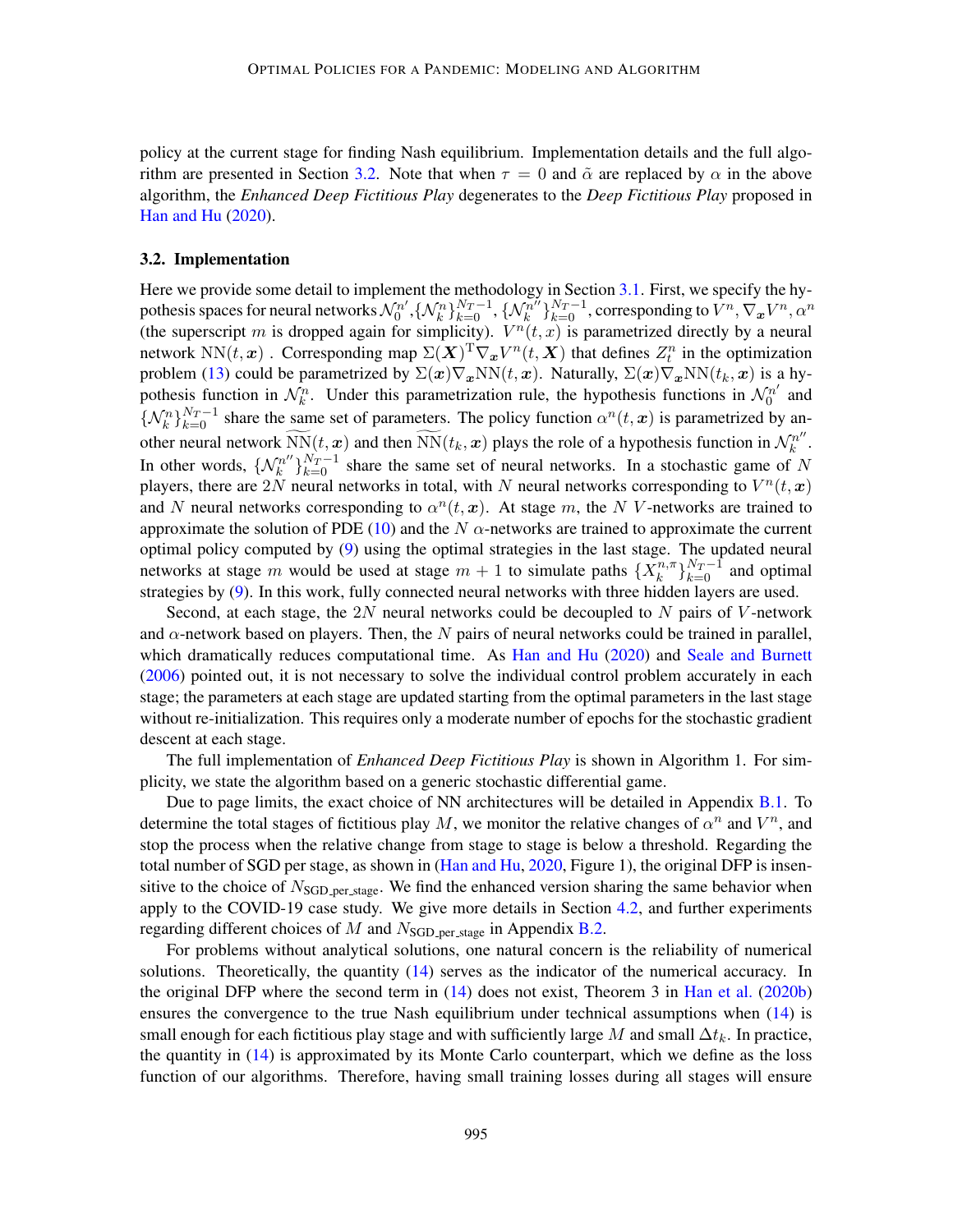Algorithm 1 Enhanced Deep Fictitious Play for Finding Markovian Nash Equilibrium

<span id="page-9-2"></span>

| <b>Require:</b> $N = #$ of players, $N_T = #$ of subintervals on [0, T], $M = #$ of total stages in fictitious              |
|-----------------------------------------------------------------------------------------------------------------------------|
| play, $N_{\text{sample}} = #$ of sample paths generated for each player at each stage of fictitious play,                   |
| $N_{\text{SGD\_per\_stage}} = #$ of SGD steps for each player at each stage, $N_{\text{batch}} = \text{batch size per SGD}$ |
| update, $\alpha^0$ : the initial policies that are smooth enough                                                            |

- 1: Initialize N deep neural networks to represent  $V^{n,0}$  and N deep neural networks to represent  $\alpha^{n,0}, n \in \mathcal{N}$
- 2: for  $m \leftarrow 1$  to M do

| 3: | for all $n \in \mathcal{N}$ do in parallel                                                                                               |
|----|------------------------------------------------------------------------------------------------------------------------------------------|
| 4: | Generate $N_{\text{sample}}$ sample paths $\{X_k^{n,\pi}\}_{k=0}^{N_T}$ according to (15) and the realized approximate                   |
|    | optimal policies $\tilde{\alpha}^{-n,m-1}(t_k, \mathbf{X}_k^{n,\pi})$ (Remark: $\tilde{\alpha}$ represents social and health policies in |
|    | the multi-region SEIR model)                                                                                                             |
| 5: | <b>for</b> $e \leftarrow 1$ to $N_{SGD-per\_stage}$ <b>do</b>                                                                            |
| 6: | Update the parameters of the $n^{th}$ V-neural network and $\alpha$ -neural network one step with                                        |
|    | $N_{\text{batch}}$ paths using the SGD algorithm (or its variant), based on the loss function (14)                                       |
| 7: | end for                                                                                                                                  |

- 8: Obtain the approximate optimal policy  $\tilde{\alpha}^{n,m}$  represented by the latest policy neural network
- 9: end for
- 10: Collect the approximate optimal policies at stage  $m: \tilde{\boldsymbol{\alpha}}^m \leftarrow (\tilde{\alpha}^{1,m}, \ldots, \tilde{\alpha}^{N,m})$
- 11: end for
- 12: **return** The approximate optimal policy  $\tilde{\alpha}^M$

convergence. Extending Theorem 3 in [Han et al.](#page-17-5) [\(2020b\)](#page-17-5) to the current setting is beyond the scope of this paper and is left for further work.

## <span id="page-9-0"></span>4. Application on COVID-19

Our case study is based on COVID-19. We focus mainly on the lockdown/travel ban policy between different regions. Therefore, to simplify the presentation, we omit the health policy  $h$  in the following discussion and make  $v(\cdot) = v$ ,  $\lambda(\cdot) = \lambda$ , and  $\eta = 0$ . Moreover, as vaccines are not available to the population yet, we let  $v(\cdot) = v = 0$ .

### <span id="page-9-1"></span>4.1. Parameter choices

In single-region SEIR models, the transmission rate,  $\beta$ , is the basic reproductive number divided by the length of time an individual is infectious. In our model, we assume that there is a regionindependent constant  $\beta$  that underlies the rate of infections for each population. The transmission rates  $\beta^{nk}$  between regions are related to the underlying transmission rate  $\beta$ , and the amount of travel between regions  $n$  and  $k$ .

To quantify the size of travel between regions, we assume there is a constant fraction of people from region *n* that travel to region  $k$ ,  $f^{nk}$ , at any given moment in time. We note that realistically one may expect  $f^{nk}$  to depend on time and also on the epidemic status of regions n and k. However, for simplicity, we will not consider these scenarios in our numerical experiments. We assume that  $f^{nn} \gg f^{nk}$ ,  $f^{nn} \gg f^{kn}$ ,  $\forall k \neq n$ , meaning that most of the population n resides in region n at any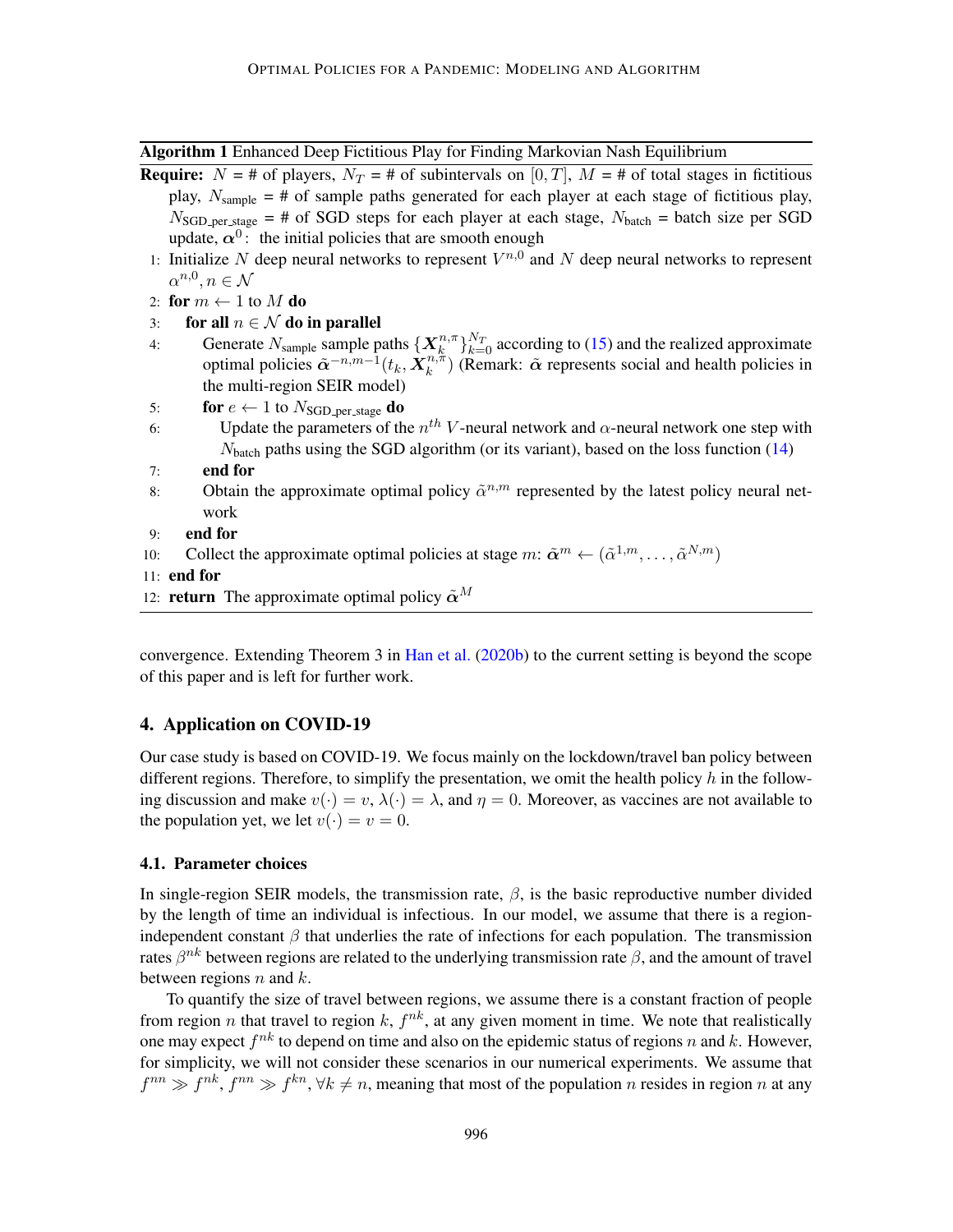given time, and also that most of the people in region  $n$  at a given time are from  $n$  and not travelers from another region. We will see later that this implies  $\beta^{nn} \gg \beta^{nk} \forall k \neq n$ .

To further clarify the transmission of infection from one region due to another, we need to describe the set of parameters  $\{\beta^{nk} : n, k \in \mathcal{N}\}\$ . Here,  $\beta^{nk}$  represents the rate of transmission from region k to region n. Specifically,  $\beta^{nk}$  is the number of infected people in population n per a contactable, infectious individual in population k per day, assuming that  $100\%$  of population n is susceptible. This definition of  $\beta^{nk}$  comes from the derivation of the SDE system itself [\(1\)](#page-2-1)–[\(3\)](#page-2-4). Accounting for infection in region n by individuals in region k from travel to both region n and  $k$ , we have that

<span id="page-10-0"></span>
$$
\beta^{nk} = \begin{cases} \beta(f^{nk} f^{kk} + f^{kn} f^{nn}) \frac{P^k}{P^n}, & \text{if } k \neq n \\ \beta(f^{nn})^2, & \text{if } k = n. \end{cases}
$$
 (17)

We defer the detailed derivation of [\(17\)](#page-10-0) to Appendix [A.3.](#page-21-0)

Therefore, to specify  $\beta^{nk}$ , we need to provide  $\beta$  and  $f^{nk}$ . We will specify  $f^{nk}$  for New York (NY), New Jersey (NJ), and Pennsylvania (PA) in the next section. To estimate  $\beta$ , we choose a basic reproductive number  $R_0 = 2.2$ , which is consistent with [Fauci et al.](#page-17-11) [\(2020\)](#page-17-11), and assume that the length of each individual being infectious is 13 days. More precisely, we assume infectious individuals either recover or die in 13 days. Under these assumptions, we obtain  $\beta = \frac{2.2}{13} \approx 0.17$ , consistent with [Linton et al.](#page-18-7) [\(2020\)](#page-18-7) as a 13 day median time until death from illness onset is used.

The infection fatality rate, or IFR, is the fraction of those infected who died from the infection. We choose the IFR to be 0.65% according to the CDC estimate. This is also consistent with [Meyerowitz-Katz and Merone](#page-18-8) [\(2020\)](#page-18-8), which suggests a point estimate of 0.68%. The assumptions of an IFR of 0.65% and an infectious period of 13 days determines that the recovery rate (including both recovery and death due to infection) is  $\lambda = \frac{1}{13} \approx 0.0769$ , and the death rate is  $\kappa = \frac{(0.65\%)}{13} = 0.0005$ . We choose the latent period to be 5 days according to [Lauer et al.](#page-18-9) [\(2020\)](#page-18-9). This means that the we will have  $\gamma = \frac{1}{5}$  $\frac{1}{5}$ . Note that this choice has also been used in other models such as [Alvarez et al.](#page-17-12) [\(2020\)](#page-18-10) and [Peng et al.](#page-18-10) (2020). We assume that the parameters for noise-level  $\sigma_{s_n}, \sigma_{e_n}, n \in \mathcal{N}$  are all 0.0002, and the extent to which one adheres to the social distancing policy,  $\theta$ , is either  $\theta = 0.9$  or  $\theta = 0.99$ .

With most of the parameters for the SDE model  $(1)-(3)$  $(1)-(3)$  $(1)-(3)$  discussed, we now address those specific to defining the cost. Regarding the risk-free-rate  $r$ , note that U.S. Treasury yields are historically low and the uncertainty in the current level of inflation. We choose for simplicity that  $r = 0$ . Also, considering that we are interested in simulations with time periods of less than a year, the discounting is negligible. The parameter  $w$  represents the dollar output per individual per day. To estimate w, we use GDP per capita per day, yielding the estimate  $w = 172.6$  dollars per person per day. Following [Alvarez et al.](#page-17-12) [\(2020\)](#page-17-13) and [Hall et al.](#page-17-13) (2020), we use the value of a statistical life,  $\chi$ , to be 20 times GDP per capita. This results in  $\chi = 1.95 \cdot 10^6$  dollars per person. According to the CDC summary of U.S. COVID-19 activity, the hospitalization rate was 228.7 per 100,000 population by 11/14/2020. Thus, we set  $p = 228.7 \times 10^{-5}$ . The cost per inpatient day is  $c = 73300/13$  dollars, estimated according to [Health](#page-17-14) [\(2020\)](#page-17-14). The attention hyperparameter  $\alpha$  takes various values in the case study, and will be specified in Section [4.2.](#page-11-0)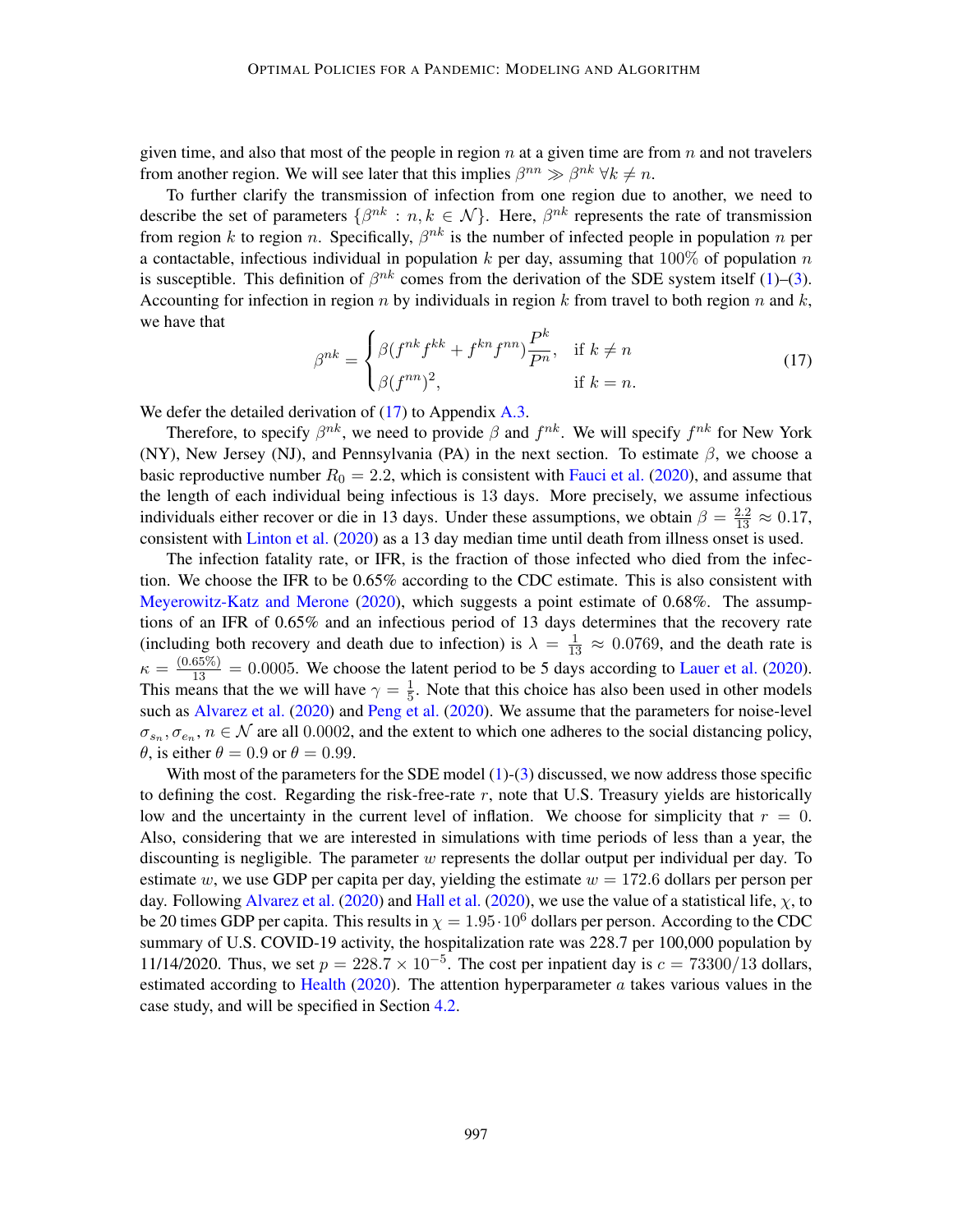## <span id="page-11-0"></span>4.2. NY-NJ-PA COVID-19 case study

In this section, we apply our model  $(1)$ – $(5)$  to analyze COVID-19 related policy in three adjacent states: New York, New Jersey, and Pennsylvania. This case study is done over 180 days starting from 03/15/2020, using the Enhanced Deep Fictitious Play algorithm introduced in Section [3](#page-5-0) (cf. Algorithm [1\)](#page-9-2) and the parameters discussed in [4.1.](#page-9-1) The exact formulas of  $\mu^n$  and  $h^n$  in equation [\(10\)](#page-6-4) are derived in Appendix [A.2.](#page-19-0)

We refer to New York State as region 1, New Jersey State as region 2, and Pennsylvania State as region 3. Their respective populations are  $P^1 = 19.54$  million,  $P^2 = 8.91$  million, and  $P^3 = 12.81$ million. Regarding  $\beta^{nk}$ ,  $\forall n, k = 1, 2, 3$ , we assume that: (a) 90% of any state's population is residing in their state at a given time; (b) the remaining population (travelers) visit the other regions in an equal proportion; and (c) there is no travel outside of the considered regions, *i.e.*, the NY-NJ-PA is a closed system. The reasoning for (c) is that, under our model assuming that infection only occurs in the regions considered, (c) is equivalent to allowing people traveling outside the considered regions, but the travelers cannot be affected. For simplicity, we assume this is the case. Under these assumptions, we will have  $f^{nn} = 90\%$  for  $n = 1, 2, 3$  and  $f^{nk} = 5\%$  for  $n \neq k$ , and obtain the values of  $\beta^{nk}$  through [\(17\)](#page-10-0).

Figure [1](#page-12-0) presents the equilibrium policy issued by the governors of NY, NJ, and PA when the policy effectiveness is  $\theta = 0.99$ , *i.e.*, 99% of the population follow the lockdown order. The hyperparameter is  $a = 100$ , *i.e.*, each governor values people's death 100 times the lockdown cost. In this scenario, the governors take action at an early stage and soon reach the strictest policy. Once the disease is under control, they may relax the policy later. The percentage of Susceptible, Exposed, Infectious, and Removed stays almost constant in the end. As a comparison, Figure [2](#page-12-1) illustrates how the pandemic gets out of control if governors show inaction or issue mild lockdown policies.

**Experiment 1: dependence on a.** We further analyze how the planners' view on the death of human beings changes their policies. In reality, economic loss is not the only factor the planners concern about. It is also important to mitigate the infections and deaths within the budget and available resources. Different views and values from the planners will lead to different policies. In this experiment, we consider different attitudes towards the infection, especially death caused by COVID-19. This is reflected by the attention hyperparameter  $a$ . Large  $a$  implies that planners care more about human beings and are willing to spend more effort or endure more economic loss on lockdown to avoid further infection and death. In comparison, smaller a implies that planners care less about infection and death and instead pay more attention to minimizing the total cost.

The numerical results in Figures [3](#page-13-0) and [4](#page-14-1) are consistent with intuition. With a large  $\alpha$  (top-left panels), meaning the planners give more consideration to infection and death, they tend to issue a restrict lockdown policy, which helps slow down the disease spreads and reduce the percentage of infected people. As  $\alpha$  becomes smaller (top-right panels), planners weigh more the economic loss and spend fewer efforts on lockdown. When the attention  $\alpha$  is small enough, some states even give up controlling the disease spread due to economic concern (bottom panels). As a result, the pandemic would get out of control by the end of the simulation period. This mild lockdown policy leads to a natural spread of disease (also shown in Figure [2\)](#page-12-1).

**Experiment 2: dependence on**  $\theta$ . We next analyze how the residents' willingness to comply with the lockdown policy changes the optimal policies and the development of a pandemic. The larger the  $\theta$  is, the more likely the residents will follow the lockdown policy, and the larger the difference the control makes on the pandemic situation. Conversely, small  $\theta$  weakens the effect of the lockdown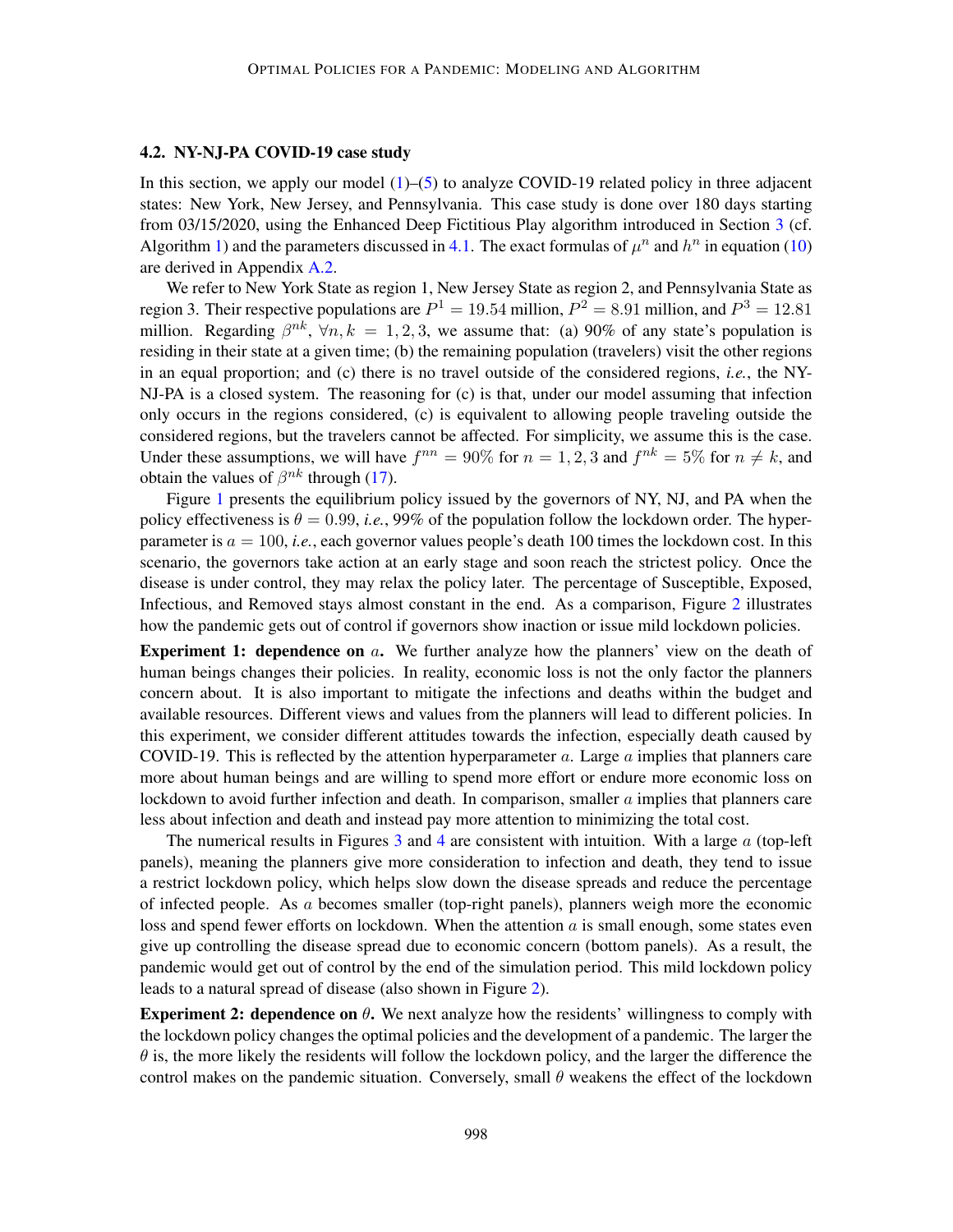

Figure 1: Plots of optimal policies (top-left), Susceptibles (top-right), Exposed (bottom-left) and Infectious (bottom-right) for three states: New York (blue), New Jersey (orange) and Pennsylvania (green). The shaded areas depict the mean and 95% confidence interval over 256 sample paths. Choices of parameters are in Section [4.1,](#page-9-1)  $a = 100$  and  $\theta = 0.99$ .

<span id="page-12-0"></span>

<span id="page-12-1"></span>Figure 2: An illustration that governors' inaction or mild control leads to disease spreading.

policy. In the extreme case of  $\theta = 0$ , no matter how strict the lockdown policy is, the pandemic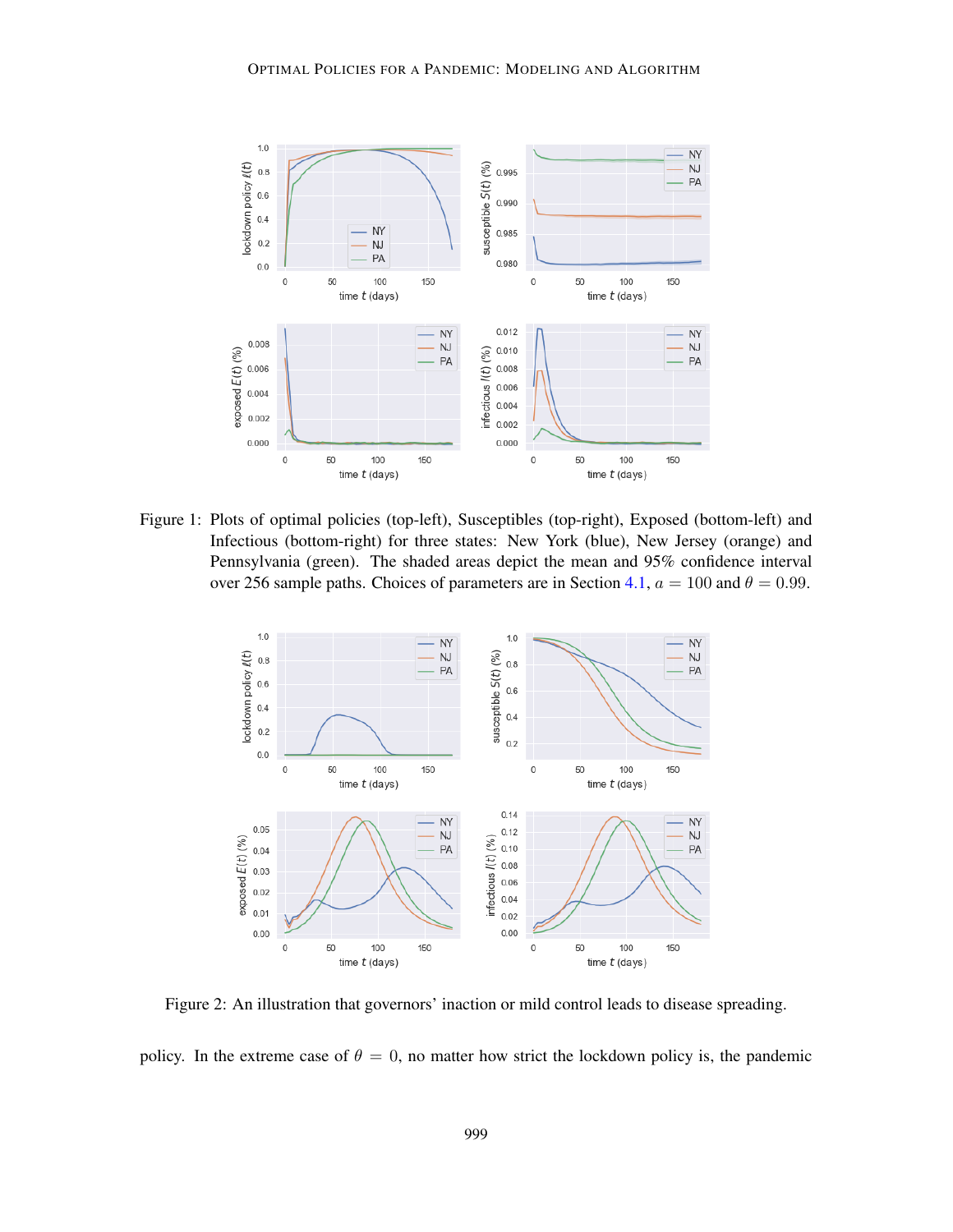

<span id="page-13-0"></span>Figure 3: Plots of optimal policies with different choice of  $\alpha$  for three states: New York (blue), New Jersey (orange) and Pennsylvania (green), when the lockdown efficiency is  $\theta = 0.9$ .

will become a natural spread because the control term in  $(1)$  disappears. In short, this willingness to policy compliance should be an essential factor in decision-making.

To this end, we compare the optimal policy when  $\theta = 0.9$  and  $\theta = 0.99$  in Figure [5.](#page-15-0) Panels (ad) show the difference of optimal policies  $\ell(t)$  and the Susceptible  $S(t)$  in the tri-state game under different  $\theta$  when  $a = 50$ . In both situations, the pandemic is well-controlled, with the percentage of susceptible people staying stable in the end. Moreover, in the case of  $\theta = 0.99$ , people are more willing to comply with the policies. Consequently, the planners are allowed to use a less strict lockdown policy as shown in Figure  $5(b)$  $5(b)$  compared to  $5(a)$ , which saves the lockdown cost. Figure [5](#page-15-0) (e-h) shows an interesting case in the comparison of  $\theta = 0.9$  and  $\theta = 0.99$ . In this scenario, with the same attention parameter ( $a = 25$ ),  $\theta = 0.9$  leads to a mild lockdown policy, see Figure [5\(](#page-15-0)e), while  $\theta = 0.99$  provides a possibility to stop the spread of virus, see Figure [5\(](#page-15-0)f). We believe that the decision when  $\theta = 0.9$  is a compromise as the lockdown is not efficient enough to reduce largely the infection and death loss by paying lockdown cost, and also due to the limited simulation period, *i.e.*, the policies could have been different if we had the simulation until the disease dies out. We also believe that the early give-up by NJ drives NY and PA to lift lockdown policies at a later stage, because even NY and PA issue strict policies, they are still facing severe infections from NJ due to its high infected percentages and the existence of travel between states whatever the policy is. So their interventions are not worth the candle. Figure  $5(f)(h)$  $5(f)(h)$  further elucidate the importance of residents' support in slowing down the pandemic. Further experiments based on different sets of  $(a, \theta)$  reveal the possibility of having multiple Nash equilibrium, with more elaboration in Appendix [B.3.](#page-23-0)

To summarize, the numerical experiments illustrate that both the balance of economy and infection/death from the view of plan-makers and the willingness of residents to follow the lockdown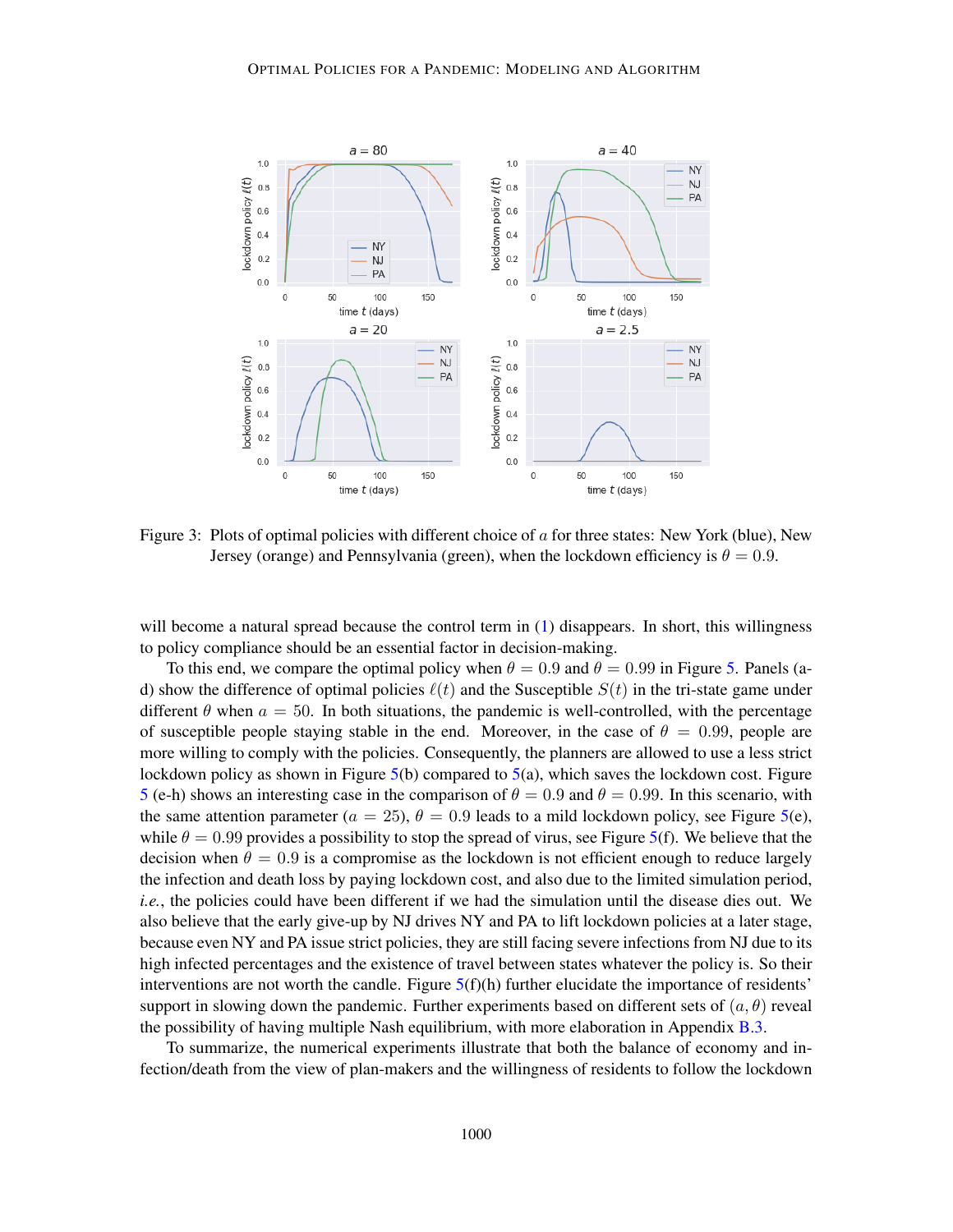

<span id="page-14-1"></span>Figure 4: Plots of optimal policies with different choice of  $\alpha$  for three states: New York (blue), New Jersey (orange) and Pennsylvania (green), when the lockdown efficiency is  $\theta = 0.99$ .

policy play an important role in decision-making. In reality, all three states issued stay-at-home orders in March, and attempted to reopen in June. By comparing real world policies and our simulations of  $\ell(x)$ , we may infer  $\alpha$  and  $\theta$  for NY, NJ, and PA in our model, *i.e.*,  $\theta = 0.99$  and  $a = 25$ .

## <span id="page-14-0"></span>5. Conclusion

In this paper, we propose a novel multi-region SEIR model to study optimal policies under a pandemic. Our new model, built on game theory, takes into account how the social and health policies issued by multiple region planners affect the progress of infectious diseases. This feature makes the model more realistic and powerful but also introduces a formidable computational challenge due to the high-dimensionality of the solution space and the strong coupling of planners' policies. We propose the enhanced deep fictitious play algorithm to overcome the curse of dimensionality and use the model and algorithm in a case study of the COVID-19 pandemic in three states, New York, New Jersey, and Pennsylvania. The model parameters are estimated from real data posted by the CDC. We are able to show the effect of lockdown/travel ban policy on the spread of COVID-19 for each state and how people's willingness to comply and planners' attitude towards deaths influence the equilibrium strategies as a consequence of the competition between regions. We hope our model can draw more attention to studying optimal interventions in infectious diseases using game theory. Our numerical simulations can shed light on public policies.

In reality, during a pandemic, the planning is usually for short periods and adjusted frequently. This can be modeled using repeated games, and planners may infer other regions' cost functional from past game outcomes. The assumptions that some parameters are identical across different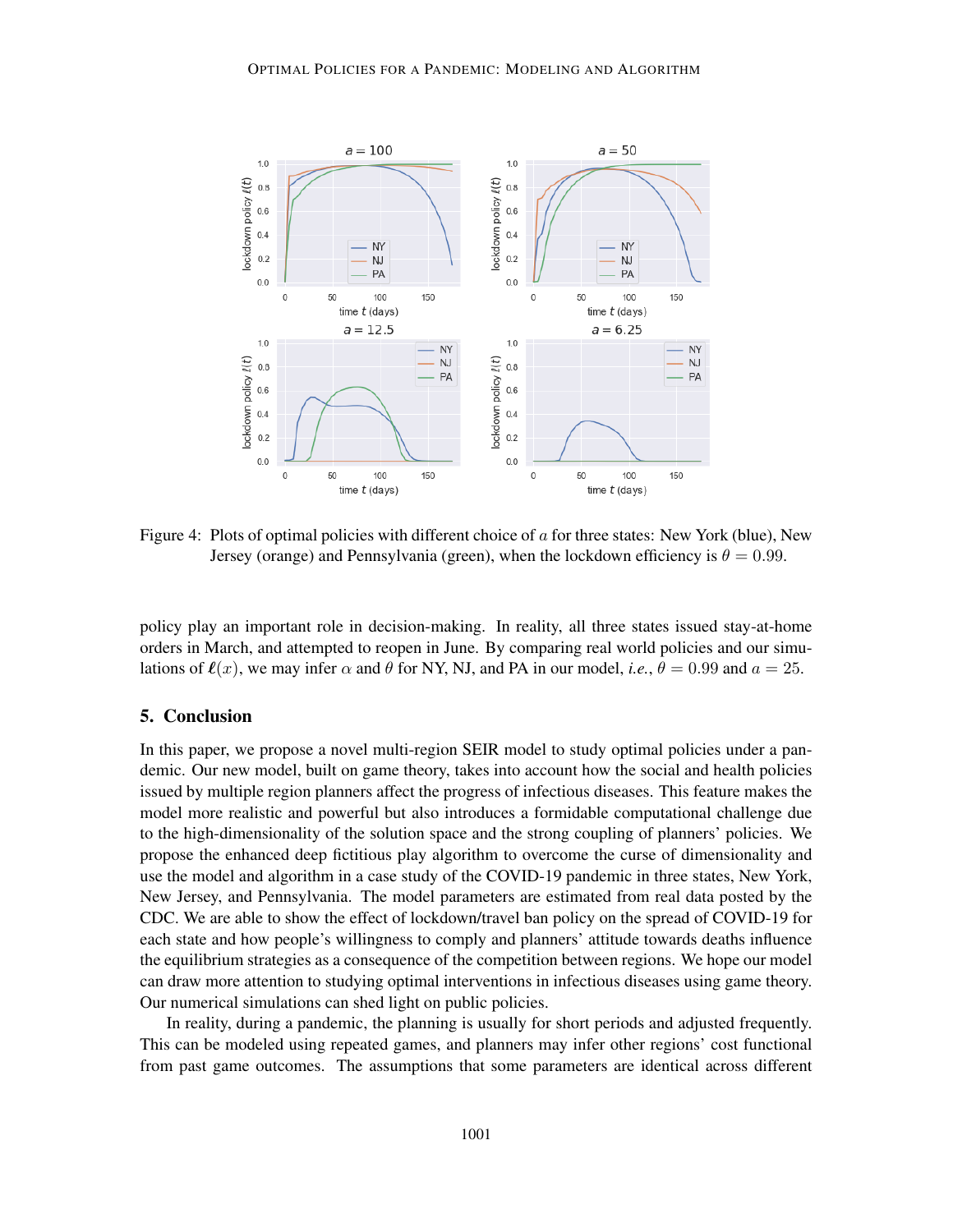

<span id="page-15-0"></span>Figure 5: Comparison of optimal policies for three states  $(NY = blue, NJ = orange, PA = green)$ and their susceptibles between different policy effectiveness  $\theta$  and hyperparameter  $a$ .

regions can be relaxed and the health policy can also be added for more accurate simulations. These will be left for future work.

# Acknowledgments

R.H. was partially supported by NSF grant DMS-1953035, and the Faculty Career Development Award and the Research Assistance Program Award, University of California, Santa Barbara. H.D.C. acknowledges partial support from NSF grant DMS-1818821. This project was jointly supervised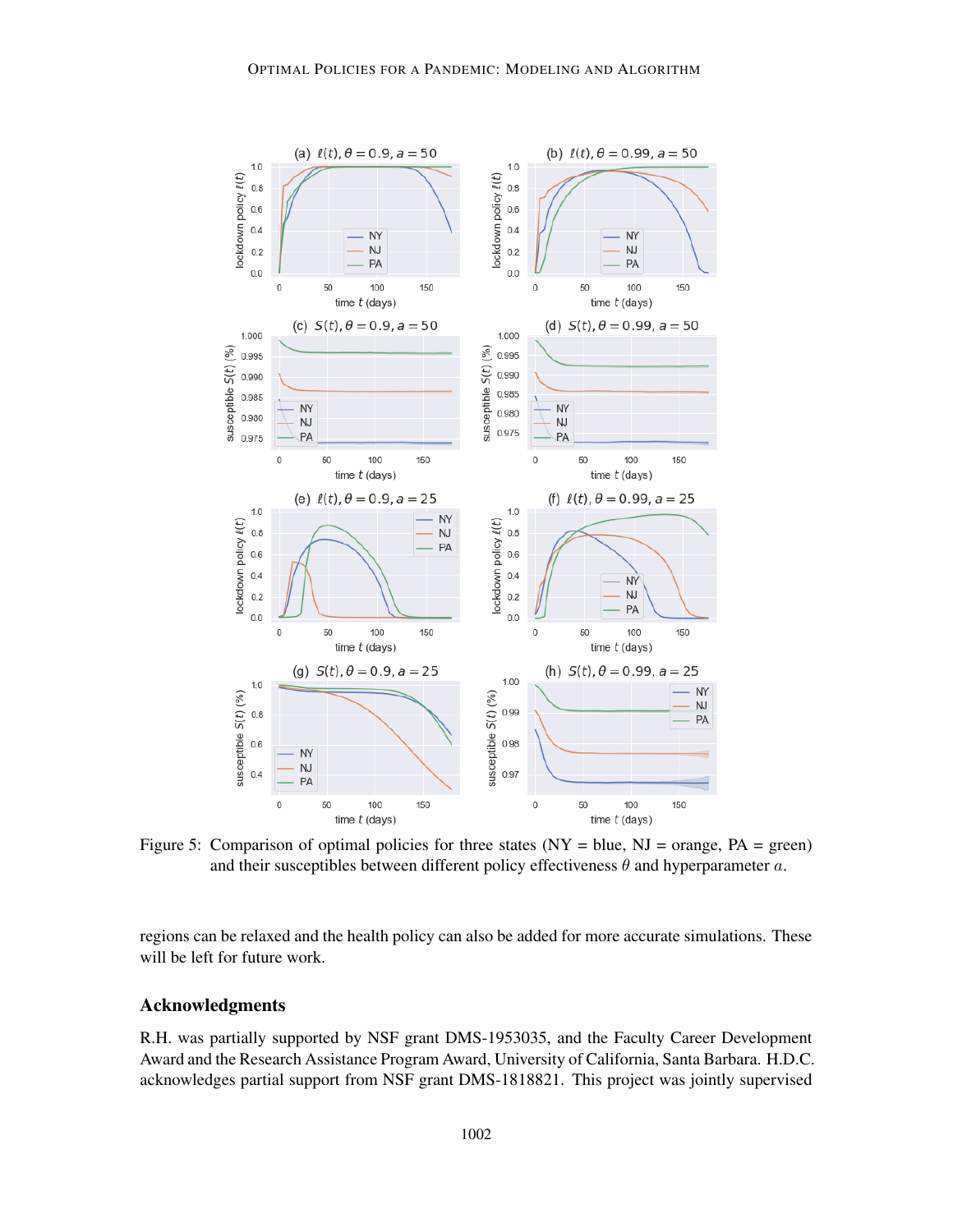by R.H. and H.D.C.. Y.X. and R.B. have equal contribution as the first authors. J.H. contributes on the algorithms and early discussions of the model setup.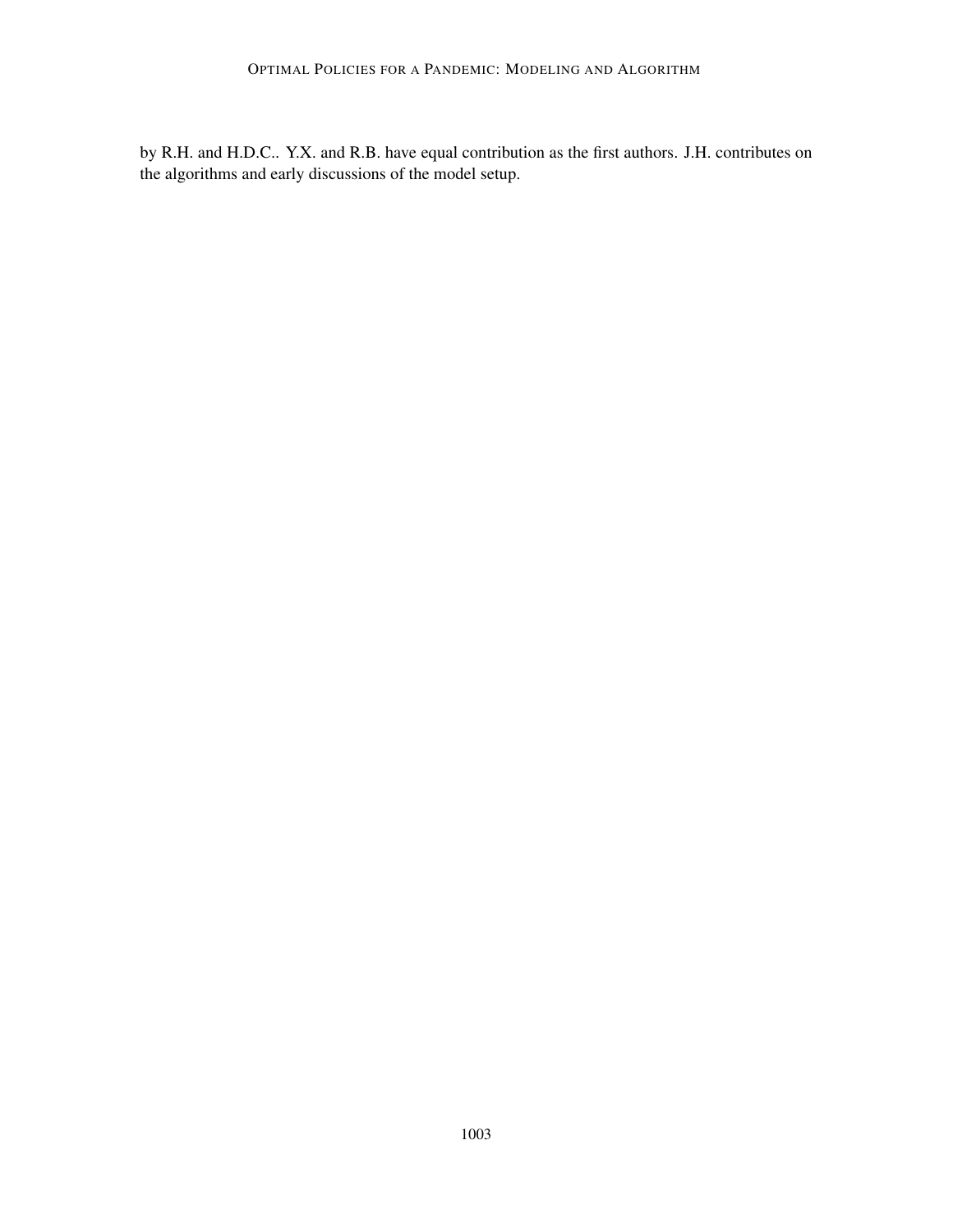# **References**

- <span id="page-17-12"></span>F. E. Alvarez, D. Argente, and F. Lippi. A simple planning problem for COVID-19 lockdown. Working Paper 26981, National Bureau of Economic Research, 2020.
- <span id="page-17-1"></span>C. T. Bauch and D. J. D. Earn. Vaccination and the theory of games. *Proceedings of the National Academy of Sciences*, 101(36):13391–13394, 2004.
- <span id="page-17-0"></span>C. T. Bauch, A. P. Galvani, and D. J. D. Earn. Group interest versus self-interest in smallpox vaccination policy. *Proceedings of the National Academy of Sciences*, 100(18):10564–10567, 2003.
- <span id="page-17-6"></span>G. W. Brown. Some notes on computation of games solutions. Technical report, Rand Corp Santa Monica CA, 1949.
- <span id="page-17-7"></span>G. W. Brown. Iterative solution of games by fictitious play. *Activity Analysis of Production and Allocation*, 13(1):374–376, 1951.
- <span id="page-17-2"></span>S. L. Chang, M. Piraveenan, P. Pattison, and M. Prokopenko. Game theoretic modelling of infectious disease dynamics and intervention methods: a review. *Journal of Biological Dynamics*, 14(1): 1–33, 2020.
- <span id="page-17-8"></span>W. E, J. Han, and A. Jentzen. Deep learning-based numerical methods for high-dimensional parabolic partial differential equations and backward stochastic differential equations. *Communications in Mathematics and Statistics*, 5(4):349–380, 2017.
- <span id="page-17-10"></span>N. El Karoui, S. Peng, and M. C. Quenez. Backward stochastic differential equations in finance. *Mathematical Finance*, 7(1):1–71, 1997.
- <span id="page-17-11"></span>A. S. Fauci, H. C. Lane, and R. R. Redfield. COVID-19 —navigating the uncharted. *New England Journal of Medicine*, 382(13):1268–1269, 2020.
- <span id="page-17-13"></span>R. E. Hall, C. I Jones, and P. J. Klenow. Trading off consumption and COVID-19 deaths. Working Paper 27340, National Bureau of Economic Research, 2020.
- <span id="page-17-3"></span>J. Han and R. Hu. Deep fictitious play for finding Markovian Nash equilibrium in multi-agent games. In *Proceedings of The First Mathematical and Scientific Machine Learning Conference (MSML)*, volume 107, pages 221–245, 2020.
- <span id="page-17-9"></span>J. Han, A. Jentzen, and W. E. Solving high-dimensional partial differential equations using deep learning. *Proceedings of the National Academy of Sciences*, 115(34):8505–8510, 2018.
- <span id="page-17-4"></span>J. Han, R. Hu, and J. Long. Convergence of deep fictitious play for stochastic differential games. *arXiv preprint arXiv:2008.05519*, 2020a.
- <span id="page-17-5"></span>J. Han, R. Hu, and J. Long. Barron metric for the convergence of empirical distribution. *in preparation*, 2020b.
- <span id="page-17-14"></span>Fair Health. Costs for a Hospital Stay for COVID-19, 2020. URL [https://www.](https://www.fairhealth.org/article/costs-for-a-hospital-stay-for-covid-19) [fairhealth.org/article/costs-for-a-hospital-stay-for-covid-19](https://www.fairhealth.org/article/costs-for-a-hospital-stay-for-covid-19).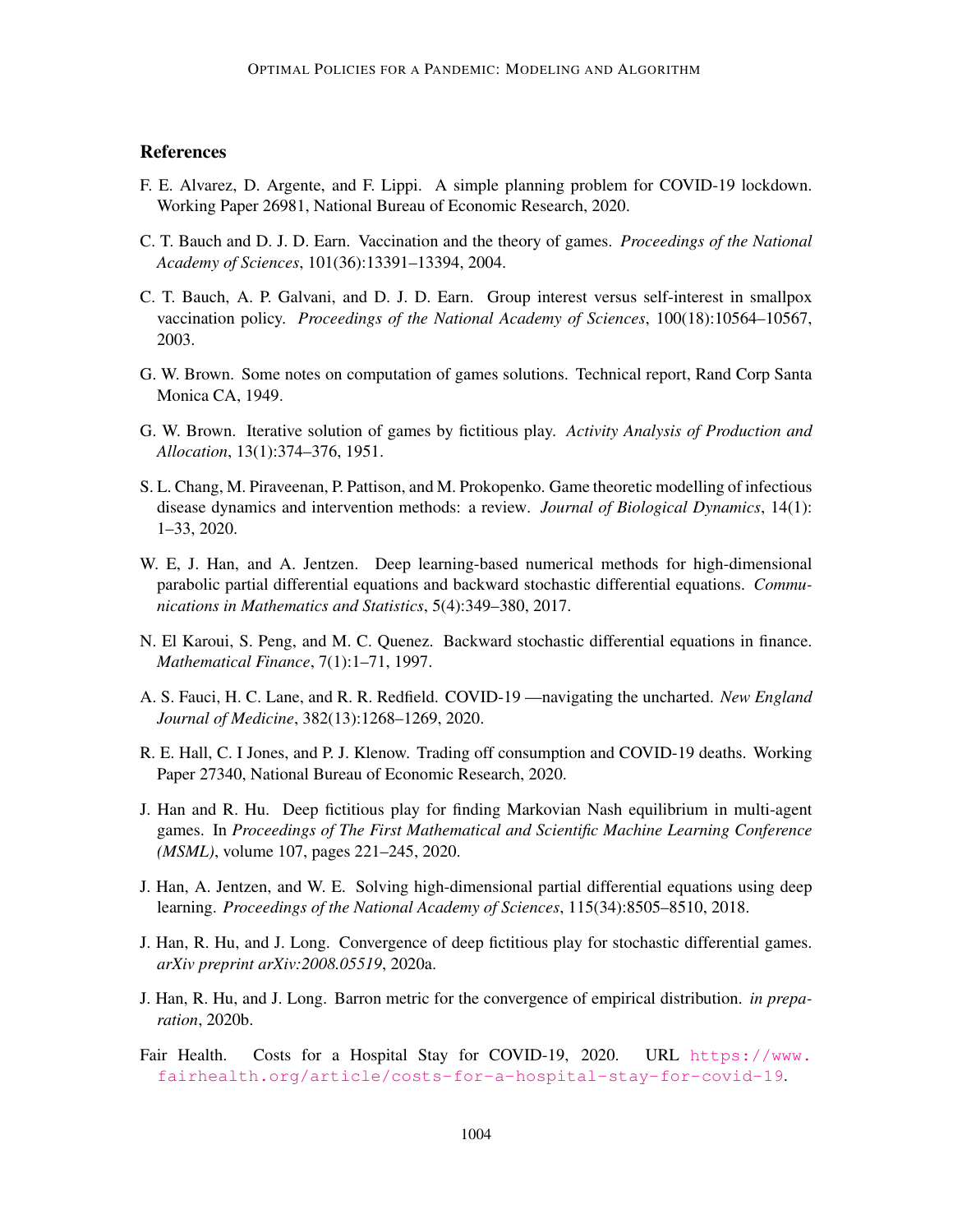- <span id="page-18-1"></span>R. Hu. Deep fictitious play for stochastic differential games. *Communications in Mathematical Sciences*, 2020.
- <span id="page-18-0"></span>R. Isaacs. *Differential Games: A Mathematical Theory with Applications to Warfare and Pursuit, Control and Optimization*. London: John Wiley and Sons, 1965.
- <span id="page-18-9"></span>S. A. Lauer, K. H. Grantz, Q. Bi, F. K. Jones, Q. Zheng, H. R. Meredith, A. S. Azman, N. G. Reich, and J. Lessler. The incubation period of coronavirus disease 2019 (COVID-19) from publicly reported confirmed cases: Estimation and application. *Annals of Internal Medicine*, 172(9):577– 582, 2020.
- <span id="page-18-7"></span>N.M. Linton, T. Kobayashi, Y. Yang, K. Hayashi, A.R. Akhmetzhanov, S.-M. Jung, B. Yuan, R. Kinoshita, and H. Nishiura. Incubation period and other epidemiological characteristics of 2019 novel coronavirus infections with right truncation: A statistical analysis of publicly available case data. *Journal of Clinical Medicine*, 538(9), 2020.
- <span id="page-18-2"></span>W.-M. Liu, H. W. Hethcote, and S. A. Levin. Dynamical behavior of epidemiological models with nonlinear incidence rates. *Journal of Mathematical Biology*, 25(4):359–380, 1987.
- <span id="page-18-8"></span>G. Meyerowitz-Katz and L. Merone. A systematic review and meta-analysis of published research data on COVID-19 infection-fatality rates. *medRxiv*, 2020. doi: 10.1101/2020.05.03.20089854.
- <span id="page-18-4"></span>E. Pardoux and S. Peng. Backward stochastic differential equations and quasilinear parabolic partial differential equations. In *Stochastic Partial Differential Equations and Their Applications*, pages 200–217. Springer, 1992.
- <span id="page-18-5"></span>E. Pardoux and S. Tang. Forward-backward stochastic differential equations and quasilinear parabolic PDEs. *Probability Theory and Related Fields*, 114(2):123–150, 1999.
- <span id="page-18-10"></span>L. Peng, W. Yang, D. Zhang, C. Zhuge, and L. Hong. Epidemic analysis of covid-19 in china by dynamical modeling, 2020.
- <span id="page-18-6"></span>D. Seale and J. Burnett. Solving large games with simulated fictitious play. *International Game Theory Review*, 8(03):437–467, 2006.

#### Appendix A. Technical Details to the Stochastic Multi-region SEIR Model

# <span id="page-18-3"></span>A.1. The dynamics of  $\boldsymbol{X}_{t}$  in Section [2](#page-2-0)

In Section [2,](#page-2-0) for the ease of notations and clarity of the presentation, we rewrite the dynamics of  $(S_t^n, E_t^n, I_t^n)$  defined in [\(1\)](#page-2-1)–[\(3\)](#page-2-4) in the vector form

<span id="page-18-11"></span>
$$
\mathrm{d}\boldsymbol{X}_t = b(t, \boldsymbol{X}_t, \boldsymbol{\ell}(t, \boldsymbol{X}_t), \boldsymbol{h}(t, \boldsymbol{X}_t)) \, \mathrm{d}t + \Sigma(\boldsymbol{X}_t) \, \mathrm{d}\boldsymbol{W}_t,\tag{18}
$$

where  $\mathbf{X}_t \equiv [\mathbf{S}_t, \mathbf{E}_t, \mathbf{I}_t]^{\text{T}} \equiv [S_t^1, \cdots, S_t^N, E_t^1, \cdots, E_t^N, I_t^1, \cdots, I_t^N]^{\text{T}} \in \mathbb{R}^{3N}$ , the Markovian controls  $(\ell, h)$  are given by  $\ell(t, x) = [\ell^1, \dots, \ell^N]^T(t, x)$  and  $h(t, x) = [h^1, \dots, h^N]^T(t, x)$ . In the sequel, for a vector  $x \equiv (s, e, i) \in \mathbb{R}^{3N}$ , we shall index them in two ways,

$$
(s_1,\cdots,s_N,e_1,\cdots,e_N,i_1,\cdots,i_N)
$$
 or  $(x_1,\ldots,x_{3N})$ .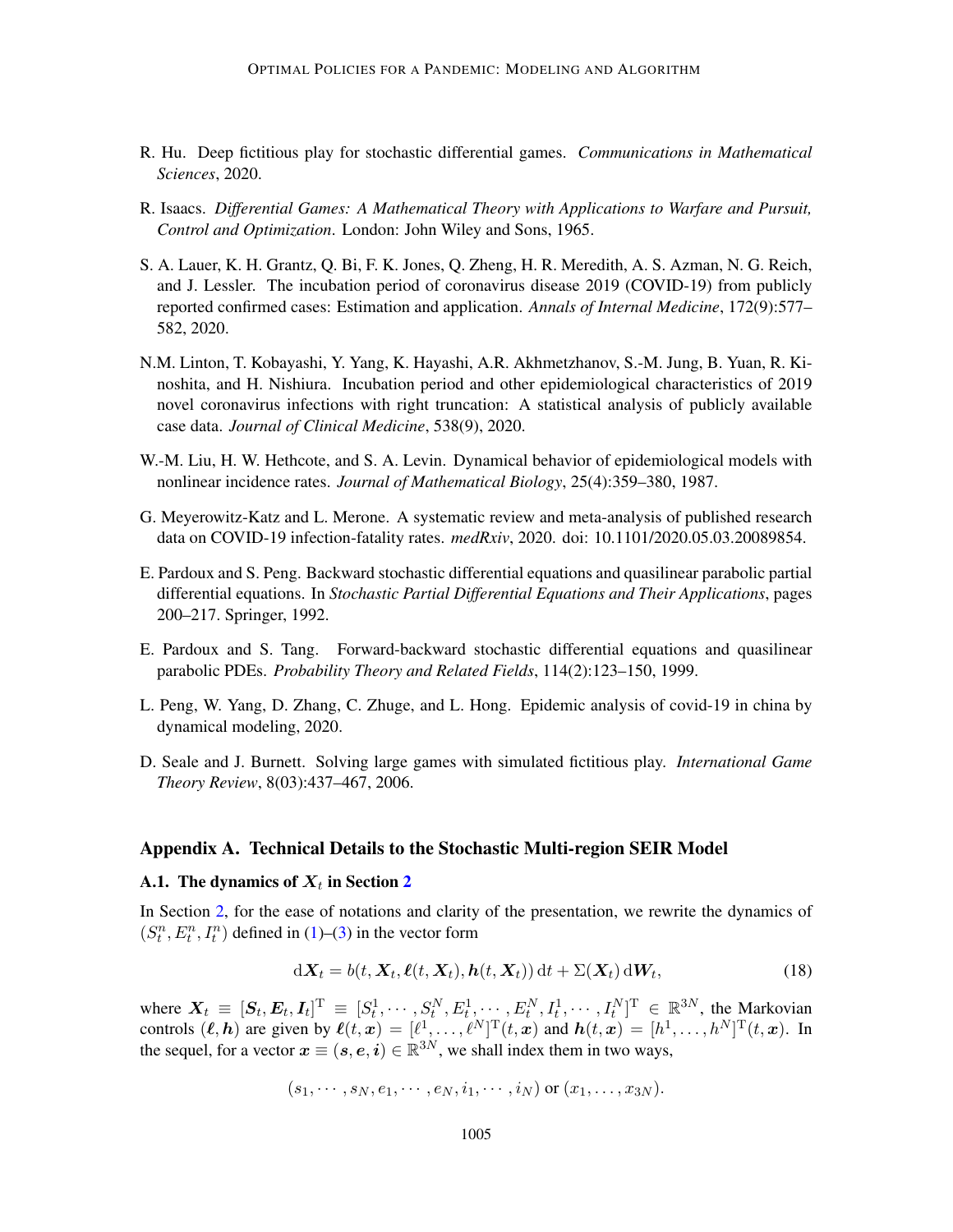and use them interchangeably. The former one emphasizes the dependence on each category, while the later notation is more condensed. Similarly, for partial derivatives, we will have two set of notations

$$
(\partial_{s_1}, \cdots, \partial_{s_N}, \partial_{e_1}, \cdots, \partial_{e_N}, \partial_{i_1}, \cdots, \partial_{i_N})
$$
 or  $(\partial_{x_1}, \cdots, \partial_{x_{3N}})$ .

We give precise definitions of [\(18\)](#page-18-11) in this appendix.  $b(t, \bm{x}, \ell, \bm{h}) = [b_1, \dots, b_{3N}]^{\text{T}}(t, \bm{x}, \ell, \bm{h})$  is a deterministic vector-valued function:

$$
b_j(t, \mathbf{x}, \ell, \mathbf{h}) = \begin{cases} -\sum_{k=1}^N \beta^{jk} s_j i_k (1 - \theta \ell^j(t, \mathbf{x})) (1 - \theta \ell^k(t, \mathbf{x})) - v(h^j(t, \mathbf{x})) s_j, & j \in \mathcal{N}, \\ \sum_{k=1}^N \beta^{j'k} s_{j'} i_k (1 - \theta \ell^{j'}(t, \mathbf{x})) (1 - \theta \ell^k(t, \mathbf{x})) - \gamma e_{j'}, & j \in \mathcal{N} + N, \\ \gamma e_{j'} - \lambda (h^{j'}(t, \mathbf{x})) i_{j'}, & j \in \mathcal{N} + 2N, \text{ and } j' = j \text{ mod } N. \end{cases}
$$

 $\Sigma(\bm{x}) = (\Sigma_{j,k}(\bm{x}))$  is a matrix-valued deterministic function in  $\mathbb{R}^{3N \times 2N}$  with non-zero entries given below:

$$
\Sigma_{j,j}(\boldsymbol{x}) = -\sigma_{s_j} s_j, \qquad \qquad \Sigma_{j+N,j}(\boldsymbol{x}) = \sigma_{s_j} s_j, \n\Sigma_{j+N,j+N}(\boldsymbol{x}) = -\sigma_{e_j} e_j, \qquad \Sigma_{j+2N,j+N}(\boldsymbol{x}) = \sigma_{e_j} e_j, \quad j \in \mathcal{N}.
$$

and  ${W_t}_{0 \leq t \leq T}$  is a 2N-dimensional standard Brownian motion:

$$
\mathbf{W}_{t} = [W_{t}^{s_{1}}, \cdots, W_{t}^{s_{N}}, W_{t}^{e_{1}}, \cdots, W_{t}^{e_{N}}]^{T}.
$$

Note that all parameters  $\beta^{jk}, \gamma, \lambda$ , etc., are introduced in Section [2.](#page-2-0)

According to [\(5\)](#page-2-2), each region's running cost  $f^n$  is

$$
f^{n}(t, \boldsymbol{x}, \boldsymbol{\ell}, \boldsymbol{h}) = e^{-rt} P^{n} [(s_{n} + e_{n} + i_{n}) \ell^{n}(t, \boldsymbol{x}) w + a(\kappa i_{n} \chi + p i_{n} c)] + e^{-rt} \eta (h^{n}(t, \boldsymbol{x}))^{2}.
$$

## <span id="page-19-0"></span>A.2. The decoupled HJB equations in the form of [\(10\)](#page-6-4)

Recall that we aim to solve [\(8\)](#page-5-2) using the BSDE approach (nonlinear Feynman Kac relation). To this end, in this appendix, we will rewrite it in the form of [\(10\)](#page-6-4) and identify  $\mu^n$  and  $g^n$ . The first step is to identify the minimizer in the Hamiltonian [\(7\)](#page-5-3). Keeping in mind that our testing case is COVID-19 where vaccines are not fully developed yet, the term  $v(h_t^n) = 0$  is essentially zero in the past. Also, to focus on the lockdown/travel ban policy between different regions (as we did in the case study), we shall exclude the health policy  $h(t, x)$  from planners' decision problem, *i.e.*,  $v(\cdot) = 0, \lambda(\cdot) = \lambda$ , and  $\eta = 0$  in the following derivations, and remove the dependence of h in all relevant functions. We remark that including the health policy  $h(t, x)$  is a straightforward generalization.

Recall that the Hamiltonian in [\(8\)](#page-5-2) reads:

$$
H^{n}(t, x, (\ell^{n}, \ell^{-n,m}), \nabla_{x} V^{n,m+1})
$$
  
=  $b(t, x, (\ell^{n}, \ell^{-n,m})) \cdot \nabla_{x} V^{n,m+1} + f^{n}(t, x, \ell^{n})$   
=  $\sum_{j=1}^{3N} b_{j}(t, x, (\ell^{n}, \ell^{-n,m})) \frac{\partial V^{n,m+1}}{\partial x_{j}} + e^{-rt} P^{n}[(s_{n} + e_{n} + i_{n})\ell^{n}(t, x)w + a(\kappa i_{n} \chi + p i_{n} c)],$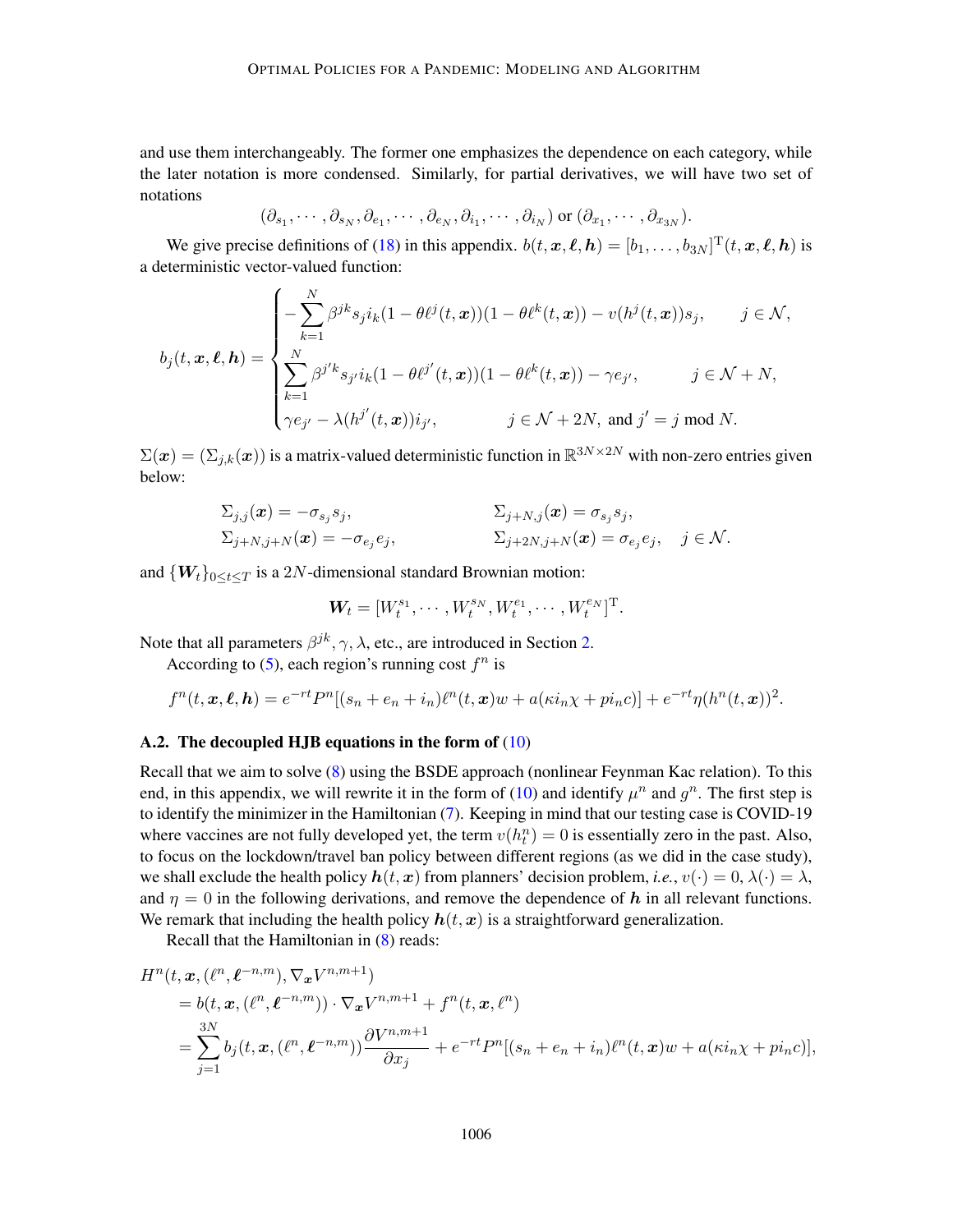and recall that  $\ell^{-n,m} = (\ell^{1,m}, \ldots, \ell^{n-1,m}, \ell^{n+1,m}, \ldots, \ell^{N,m})$  represents the  $m^{th}$  stage strategies of all players other than  $n$ , which are given functions in this derivation. The first order condition requires for  $\ell^n$ :

$$
0 = \sum_{\substack{j=1 \ j \neq n}}^{N} (1 - \theta \ell^{j,m}) \left[ \beta^{jn} s_j i_n \left( \frac{\partial V^{n,m+1}}{\partial e_j} - \frac{\partial V^{n,m+1}}{\partial s_j} \right) + \beta^{nj} s_n i_j \left( \frac{\partial V^{n,m+1}}{\partial e_n} - \frac{\partial V^{n,m+1}}{\partial s_n} \right) \right]
$$

$$
+2(1-\theta\ell^{n})\beta^{nn}s_{n}i_{n}\left(\frac{\partial V^{n,m+1}}{\partial e_{n}}-\frac{\partial V^{n,m+1}}{\partial s_{n}}\right)-\frac{1}{\theta}e^{-rt}P^{n}(s_{n}+e_{n}+i_{n})w.
$$

The critical point given by the above equation indeed gives a minimizer of the Hamiltonian, as long as it is in [0, 1]. Because we can show  $\left(\frac{\partial V^{n,m+1}}{\partial e_1}\right)$  $\frac{\partial^{(n,m+1)}}{\partial e_n} - \frac{\partial V^{n,m+1}}{\partial s_n}$  $\left(\frac{n,m+1}{\partial s_n}\right) > 0$  by comparing  $V^{n,m+1}(t, x +$  $\epsilon_{n+N}$ ) and  $V^{n,m+1}(t, x+\epsilon_n)$  using their definitions, where  $\epsilon_j$  is a 3N-vector with only one nonzero entry  $\epsilon \ll 1$  at  $j^{th}$  position. Intuitively, with all others players' initial condition the same, if player n starts with a higher exposed proportion  $e_n + \epsilon$ , it will produce more cost, comparing with the same increase proportion still being susceptible  $s_n + \epsilon$ . To summarize, we deduce the optimal policy for player *n* at stage  $m + 1$  is given by:

$$
\ell^{n,m+1}(t,\boldsymbol{x}) = \left\{ 2\beta^{nn} s_n i_n \left( \frac{\partial V^{n,m+1}}{\partial e_n} - \frac{\partial V^{n,m+1}}{\partial s_n} \right) - \frac{1}{\theta} e^{-rt} P^n (s_n + e_n + i_n) w \right\}
$$
(19)

$$
+\sum_{\substack{j=1\\j\neq n}}(1-\theta\ell^{j,m})\left[\beta^{jn}s_ji_n\left(\frac{\partial V^{n,m+1}}{\partial e_j}-\frac{\partial V^{n,m+1}}{\partial s_j}\right)+\beta^{nj}s_ni_j\left(\frac{\partial V^{n,m+1}}{\partial e_n}-\frac{\partial V^{n,m+1}}{\partial s_n}\right)\right]\Bigg\}
$$

<span id="page-20-0"></span>
$$
\times \left\{ 2\theta \beta^{nn} s_n i_n \left( \frac{\partial V^{n,m+1}}{\partial e_n} - \frac{\partial V^{n,m+1}}{\partial s_n} \right) \right\}^{-1} \wedge 1 \vee 0,
$$

where we use the conventional notations  $a \wedge b = \min\{a, b\}$  and  $a \vee b = \max\{a, b\}$ . Plugging [\(19\)](#page-20-0) into equation [\(8\)](#page-5-2) and by straightforward computation, one obtains for the  $(m + 1)$ <sup>th</sup> stage,  $\mu^{n,m+1}(t,\hat{\bm{x}};\bm{\ell}^{-n,m}) = [\mu_1^{n,\hat{m}+1}]$  $n, m+1, \ldots, \mu_{3N}^{n,m+1}$  $_{3N}^{n,m+1}](t,\boldsymbol{x};\boldsymbol{\ell}^{-n,m})^{\mathrm{T}}$  is

$$
\mu_j^{n,m+1} = -\beta^{jn} s_j i_n (1 - \theta \ell^{j,m}(t, \mathbf{x})) - \sum_{\substack{k=1 \ k \neq n}}^N \beta^{jk} s_j i_k (1 - \theta \ell^{j,m}(t, \mathbf{x})) (1 - \theta \ell^{k,m}(t, \mathbf{x})),
$$
  

$$
j \in \mathcal{N} \setminus n
$$
  

$$
\mu_n^{n,m+1} = -\beta^{nn} s_n i_n - \sum_{\substack{k=1 \ k \neq n}} \beta^{nk} s_n i_k (1 - \theta \ell^{k,m}(t, \mathbf{x}))
$$
  

$$
\mu_{N+j}^{n,m+1} = -\mu_j^{n,m+1} - \gamma e_j, \quad \mu_{2N+j}^{n,m+1} = \gamma e_j - \lambda i_j, \quad j \in \mathcal{N}.
$$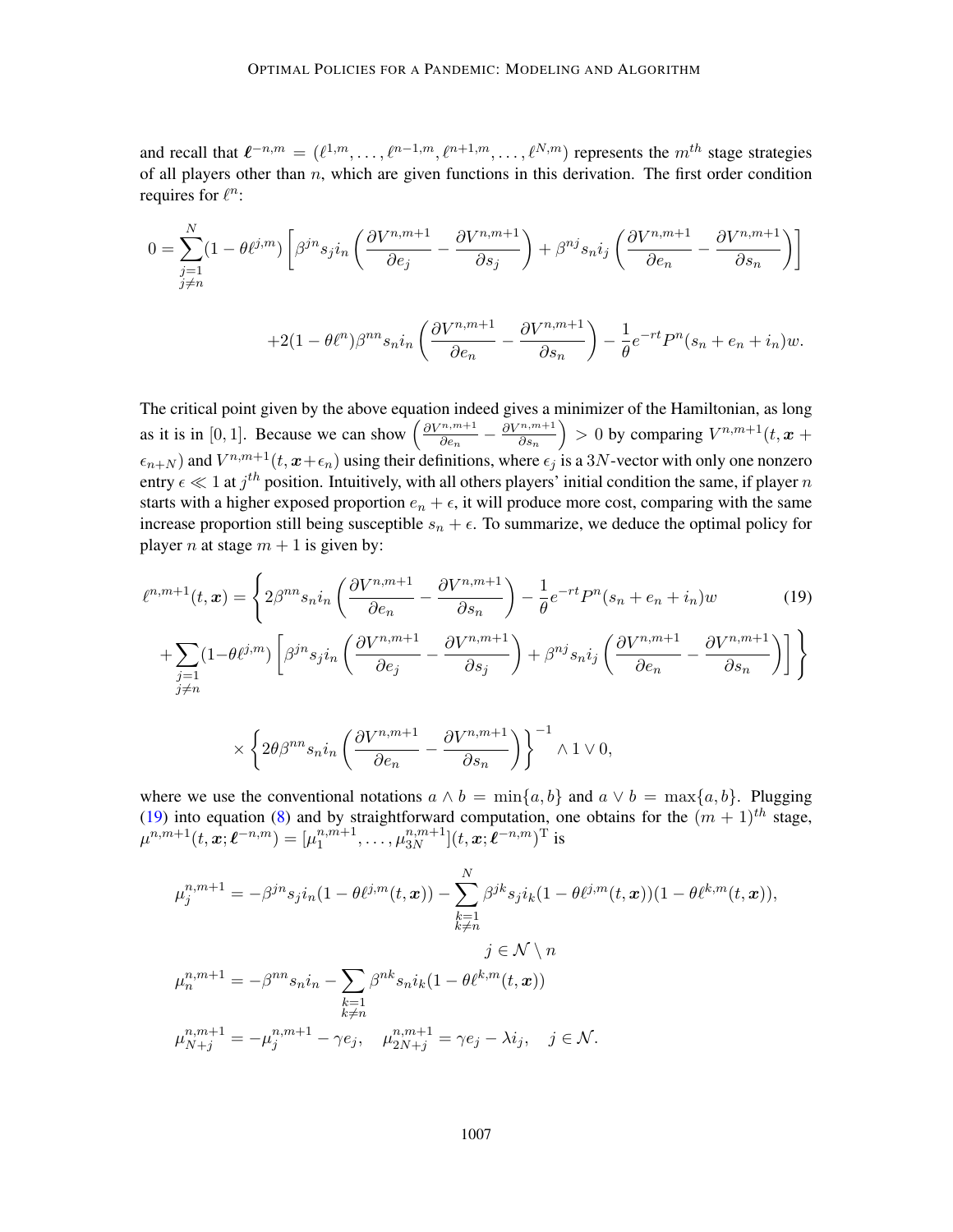To write  $g^{n,m+1}$  as a function of  $(t, x, z)$ , we first compute

$$
\Sigma(\boldsymbol{x})^{\mathrm{T}}\nabla_{\boldsymbol{x}}V^{n}(t,\boldsymbol{x}) = \left[\sigma_{s_{1}}s_{1}\left(\frac{\partial V^{n}}{\partial e_{1}}-\frac{\partial V^{n}}{\partial s_{1}}\right),\cdots,\sigma_{s_{N}}s_{N}\left(\frac{\partial V^{n}}{\partial e_{N}}-\frac{\partial V^{n}}{\partial s_{N}}\right),\sigma_{e_{1}}e_{1}\left(\frac{\partial V^{n}}{\partial i_{1}}-\frac{\partial V^{n}}{\partial e_{1}}\right),\cdots,\sigma_{e_{N}}e_{N}\left(\frac{\partial V^{n}}{\partial i_{N}}-\frac{\partial V^{n}}{\partial e_{N}}\right)\right]^{\mathrm{T}}.
$$

and then  $g^{n,m+1}$  is given by:

$$
g^{n,m+1}(t, x, z; \ell^{-n,m}) = \frac{\theta^2}{\sigma_{s_n}} \beta^{nn} z_n i_n [\ell^{n,m+1}(t, x)]^2
$$
  
+ 
$$
\left\{ e^{-rt} P^n(s_n + e_n + i_n) w - 2 \frac{\theta}{\sigma_{s_n}} \beta^{nn} z_n i_n - \sum_{\substack{j=1 \ j \neq n}}^N \theta (1 - \theta \ell^{j,m}(t, x)) (\frac{\beta^{nj}}{\sigma_{s_n}} z_n i_j + \frac{\beta^{jn}}{\sigma_{s_j}} z_j i_n) \right\} \ell^{n,m+1}(t, x)
$$

$$
+ e^{-rt} P^n a(\kappa i_n \chi + p i_n c).
$$

# <span id="page-21-0"></span>A.3. The derivation of the transmission rate  $\beta^{nk}$  in [\(17\)](#page-10-0)

We denote by  $\beta$  the underlying transmission rate of the virus, which is assumed to be region independent. This transmission rate is the average number of people infected by an infectious person per day (assuming that the susceptible population is  $100\%$ ). Thus, if a proportion S of the population is susceptible, then  $\beta S$  represents the average number of people infected per infectious person per day. If there are a total of P people in a population with a fraction I being infectious, then  $\beta S(PI)$ is the number of newly infected per day.

Thus, in the context of a single-region SEIR model, the number of newly infected (or the influx to the exposed population) that occurs within  $(t, t + dt)$  is given by  $\beta S(t) (I(t)P) dt$ . Dividing by P, the influx to the scaled exposed population in  $(t, t + dt)$  is  $\beta S(t)I(t) dt$ .

Now let us consider the multi-region case and temporarily ignore the effect of lockdown. The term from [\(1\)](#page-2-1)–[\(3\)](#page-2-4) that gives the influx to  $E^n$  due to infection from  $I^k$  is  $\beta^{nk}S^n(t)I^k(t) dt$ . To determine  $\beta^{nk}$ , we build this exact influx from core assumptions.

First, we quantify the number of people from region  $n$  that are infected by those from region k. Specifically, the influx in the interval  $(t, t + dt)$  to the unscaled exposed population n due to transmission from population  $k$  is given by

<span id="page-21-1"></span>
$$
\sum_{\ell} (\beta f^{n\ell} S^n(t)) (f^{k\ell} I^k(t) P^k) \, \mathrm{d}t,\tag{20}
$$

where  $f^{ij}$  is the (assumed constant) fraction of people from i currently in region j at any moment in time.

Equation [\(20\)](#page-21-1) is obtained by summing the number of infections in population  $n$  due to population k across each region. The summand represents these infections occurring in region  $\ell$ . This can be seen as the term  $f^{n\ell}S^n(t)$  is the proportion of population n that are susceptible and within region  $\ell$ . Of this population, there will be  $\beta f^{n\ell} S^n(t)$  infections per infectious individual per day. Since the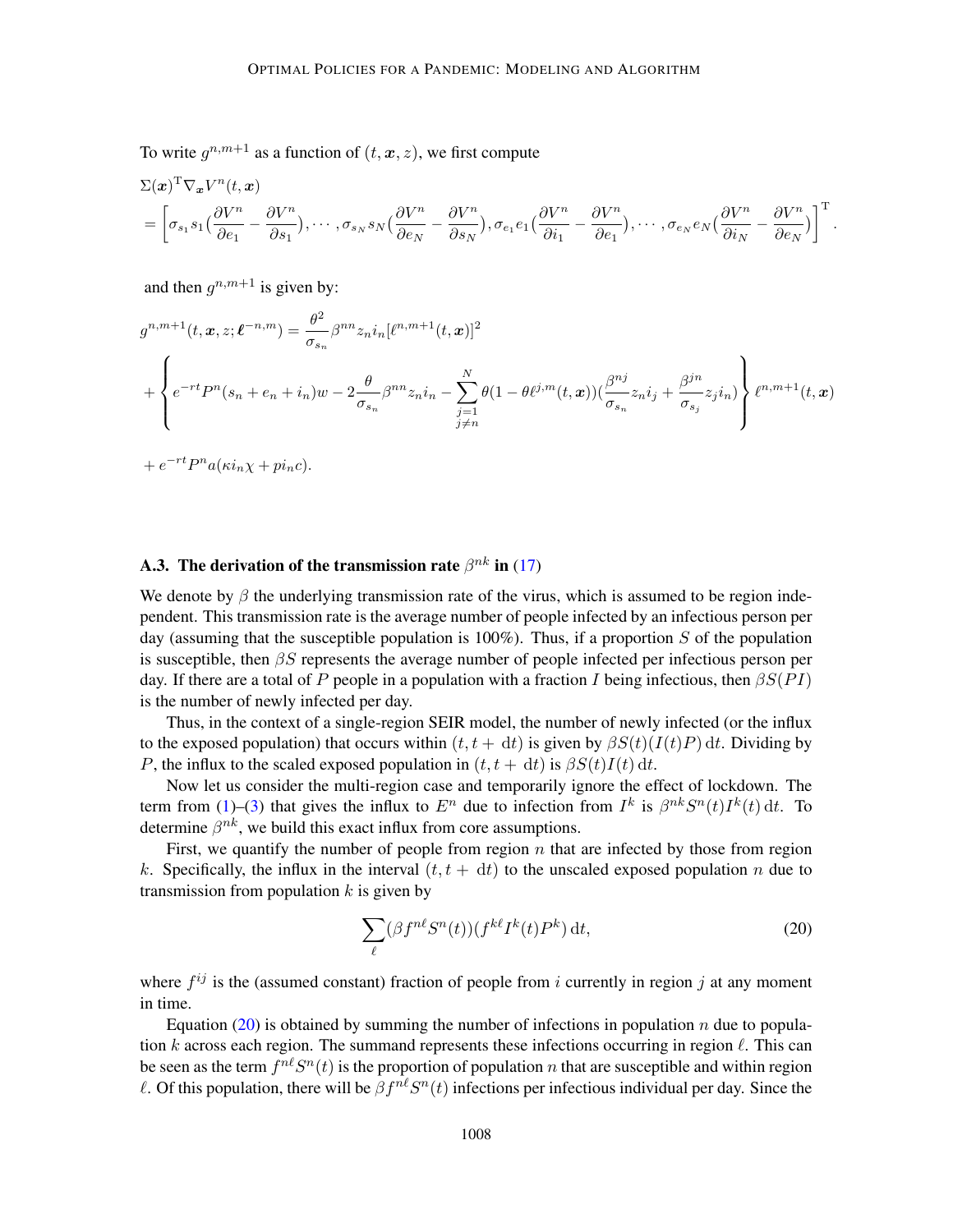number of infectious from k that are in  $\ell$  is  $f^{k\ell}I^k(t)P^k$ , we have that  $(\beta f^{n\ell}S^n(t))(f^{k\ell}I^k(t)P^k)$  dt is the number of new infections in population n due to population k occurring in the region  $\ell$  within the time interval  $(t, t + dt)$ .

Let us assume for now that  $n \neq k$ . Since we assume that  $1 > f^{nn} \gg f^{nk}$ , the terms in [\(20\)](#page-21-1) besides the cases where  $\ell = n$  or  $\ell = k$  are negligible. Removing the negligible terms and dividing by the population  $P^n$ , we see that the influx to the scaled exposed population  $E^n$  due to transmission from population k over the interval  $(t, t + dt)$  is

$$
\frac{P^k}{P^n}\beta(f^{nn}f^{kn}+f^{nk}f^{kk})S^n(t)I^k(t) dt,
$$

which is exactly the influx represented by the model of  $\beta^{nk}S^{n}(t)I^{k}(t)$  dt. This verifies the form of  $\beta^{nk}$  for  $n \neq k$  in [\(17\)](#page-10-0). Similarly if we take  $n = k$  in [\(20\)](#page-21-1) and ignore all terms other than  $\ell = n(= k)$ , then we derive the formula for  $\beta^{nn}$  in [\(17\)](#page-10-0).

#### Appendix B. Detailed discussions on the enhanced DFP algorithm

## <span id="page-22-0"></span>B.1. Implementation details

In the NY-NJ-PA case study, we choose feedforward architectures for both V-networks and  $\alpha$ networks. Both have three hidden layers with a width of 40 neurons. The activation function in each hidden layer is tanh $(x)$ . We do not apply activation function to the output layer of Vnetworks, and choose sigmoid function  $\rho_s(x) = \frac{1}{1+e^{-x}}$  for the  $\alpha$ -networks. Other hyperparameters are summarized in the table below.

| hyperparameter $lr$ M $N_{SGD-per-stage}$ $N_{batch}$ $N_T$ |          |     |          |                  |
|-------------------------------------------------------------|----------|-----|----------|------------------|
| value                                                       | 5e-4 250 | 100 | $256$ 4. | 40 $1e^{-3}/180$ |

Table 1: Hyperparameters in the case study:  $lr$  denotes the learning rate in stochastic gradient descent method,  $M$  is the total stages of fictitious play,  $N<sub>SGD-per-stage</sub>$  is the number of stochastic gradient descent done in each minimization problem  $(14)$ ,  $N_{batch}$  is batch size in each stochastic gradient descent,  $N_T$  is the discretization steps on [0, T], and  $\tau$  is the weight of the control part in the loss function  $(14)$ .

## <span id="page-22-1"></span>**B.2.** Discussion on the choice of M and  $N_{\text{SGD-per-stage}}$

We provide further experiments here on various choices of M and  $N<sub>SGD-per-stage</sub>$ . In Figure [6,](#page-23-1) we plot both validation loss and log loss against  $M$  for three states, which are produced by evaluating the NNs using unseen data after each fictitious play stage. In each panel, loss curves associated with different number of SGDs per stage are presented in different colors (blue = 50, orange = 75, green  $= 100$ , red  $= 125$ , purple  $= 150$ ).

The numerical results show that the validation losses for all states decrease as the number of DFP stages M increases. Moreover, it shows that different  $N<sub>SGD-per-stage</sub>$  generates loss curves with similar patterns. Smaller  $N<sub>SGD-per-stage</sub>$  is more stable on the validation loss of PA. This result is consistent with [Han and Hu](#page-17-3) [\(2020\)](#page-17-3) and [Seale and Burnett](#page-18-6) [\(2006\)](#page-18-6), which convey that it is unnecessary to solve the problem extremely accurate in each stage and that a moderate number of  $N<sub>SGD-per-stage</sub>$ is sufficient. As a result, we choose  $N<sub>SGD-per-stage</sub> = 100$  in our case study.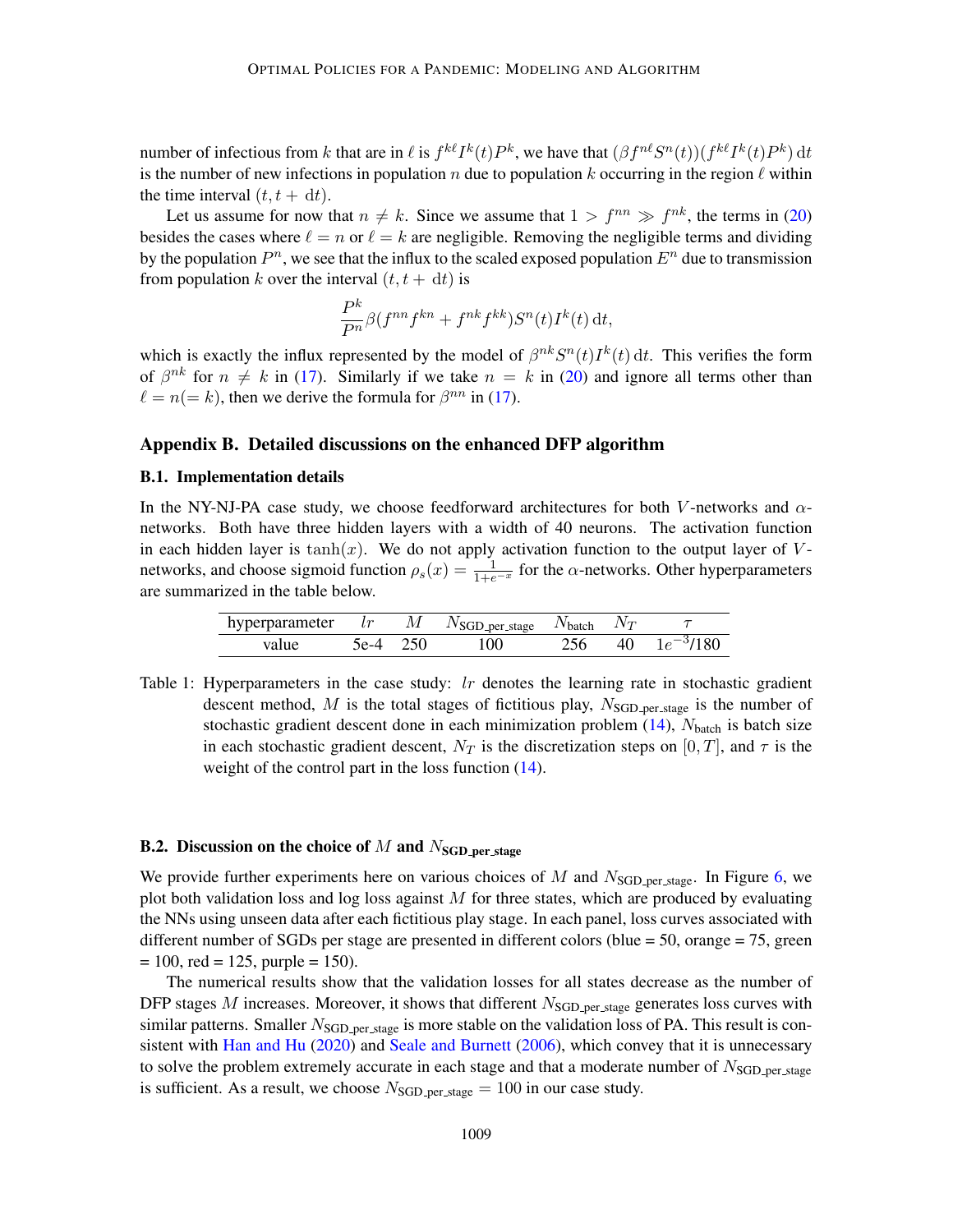

<span id="page-23-1"></span>Figure 6: Loss curves of each state. Left: validation losses versus rounds  $M$  of the enhanced deep fictitious play; Right:  $\log_{10}$  validation loss versus rounds M of the enhanced deep fictitious play. The loss curves with respect to  $N_{\text{SGD-per-stage}} = 50, 75, 100, 125, 150$  are depicted in blue, orange, green, purple and red. A smoothed moving average with window size 3 is applied in the final plots.

#### <span id="page-23-0"></span>B.3. Stability over different experiments

Here we present experiments to investigate the Nash equilibrium of the model with different combinations of parameters. For each combination of parameters, we use the same hyper-parameters and repeat the experiments several times. We run the algorithm for a certain computational budget, and then filter out the results with a fluctuating loss near the stopping and check the converged equilibrium. In the first combination of parameters, we take  $\theta = 0.99$  and  $a = 100$ , corresponding to the case that a governor weighs the deaths much more than the economic loss and tries to avoid it, and the residents have a strong willingness to follow the governor's policies. Intuitively, the pandemic is possible to get well-controlled. Our numerical experiments confirm this intuition: all converging trails lead to the same Nash equilibrium. A representative plot of  $X(t) = (S(t), E(t), I(t))$  is shown in Figure [7.](#page-24-0)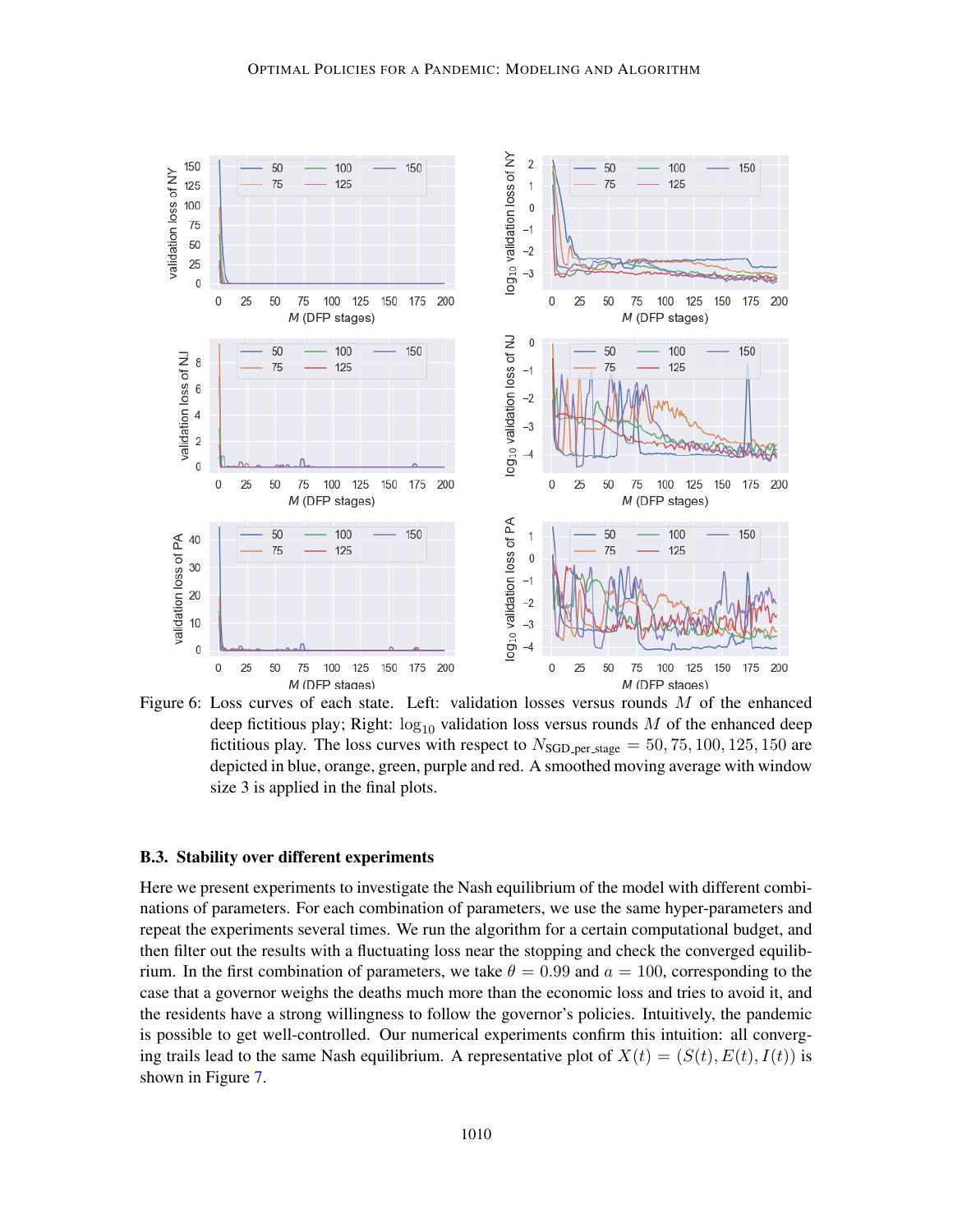

<span id="page-24-0"></span>Figure 7: With the parameter combination  $\theta = 0.99$ ,  $a = 100$ , the algorithm identifies one Nash equilibrium for the NY-NJ-PA case study.

In the second batch of experiments, we take  $\theta = 0.9$  and  $a = 50$ , corresponding to the case that a governor pays less attention to the number of death and the residents are less willing to follow the policies compared to the first batch of experiments. The change leads to the possibility of multiple Nash equilibrium and the pandemic being out of control. In this case, with different NNs' initialization, the algorithm identifies two Nash equilibria: 75% of the experiments converge to the Nash equilibrium that the pandemic gets controlled and 25% of the experiments converge to the other Nash equilibrium where the pandemic gets out of control.



Figure 8: With the parameter combination  $\theta = 0.9$ ,  $a = 50$ , the algorithm identifies two possible Nash equilibria: an under control one (topic panels, with 75% of the experiments) and on out-of-control one (bottom panels, with 25% of the experiments).